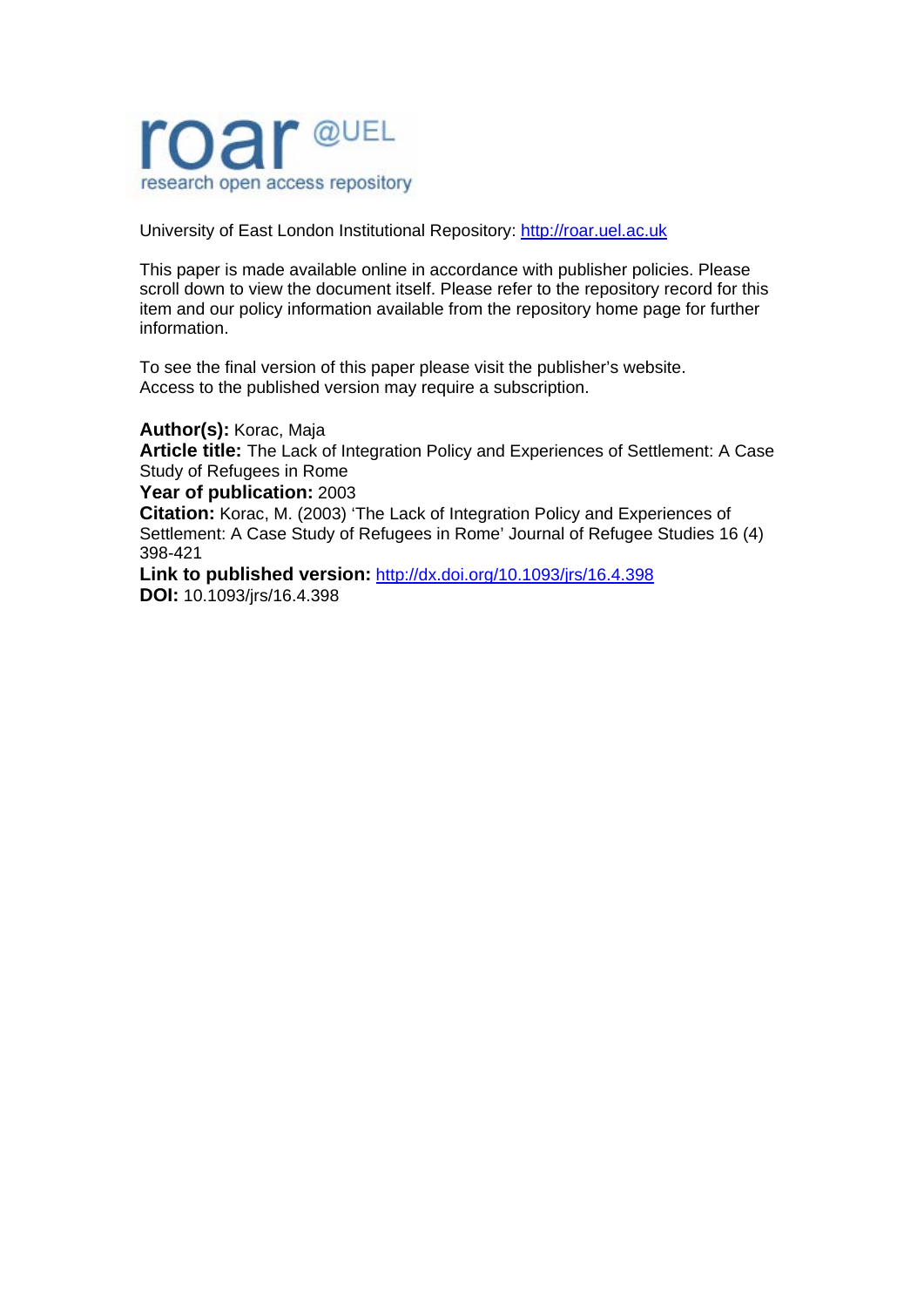# The Lack of Integration Policy and Experiences of Settlement: A Case Study of Refugees in Rome

# MAJA KORAC

School of Cultural and Innovation Studies, University of East London, UK

## **Abstract**

 This article examines the question of an absence of an integration policy, and specifically how this lack of state intervention is perceived by refugees themselves, and how it shapes their attitudes towards and strategies for integration. The emphasis in examining integration of refugees in this paper is on the importance of human agency in the process of structuring and re-structuring social relations across space and time. The article is based upon research among a group of refugees from former Yugoslavia settled in Rome. Their experiences presented in this paper document a case of integration in which the refugees, for the most part, have not encountered any kind of assistance programme. This situation caused considerable difficulty in the process of their settlement, particularly during its early stages, yet it permitted spontaneous and personalized encounters between the refugees' native culture(s) and that of the receiving society. It is suggested that the nature of these encounters contributed to strengthening the adaptability of the refugees. It also affected their subjective wellbeing and tended to compensate for the numerous problems associated with other aspects of their integration.

### Introduction

 Integration of refugees in receiving societies has become a much-debated issue among researchers, practitioners and policy makers. Problems of integration are both conceptual and practical, as the term has been defined differently and policies aiming at facilitating integration are developed in different ways. A 'top-down' approach to integration in which governments and policy makers define integration goals and impose them on refugee populations in receiving societies has become the prevalent approach in facilitating integration and in 'measuring' its success. Empirical studies about problems of refugee settlement have tended to adopt this approach and to focus primarily on structural and organizational aspects of the integration 'system'. This has led to analyses of different integration policies in various country contexts and their effect on the settlement process.

 While there are empirical studies examining the effect of state-developed integration programmes, the question of the impact and consequences of the lack of such initiatives has rarely been asked. Moreover, it is important to examine not only how governments manage large influxes of refugees, but also how these policy instruments or their absence help or hinder the process of social inclusion from the point of view of refugees themselves. Hence, this article examines the question of absence of integration policy, and specifically how this lack of state intervention is perceived by refugees themselves, and how it shapes their attitudes towards and strategies for integration. It appears that for some refugees the lack of a centralized welfare policy system (which does not mean a lack of any type of assistance) may be beneficial for some aspects of integration in specific circumstances. Therefore, the paper aims to stimulate further a debate on the complexity of the process of integration and the reasons why it cannot be addressed adequately by a single, uniform, policy approach.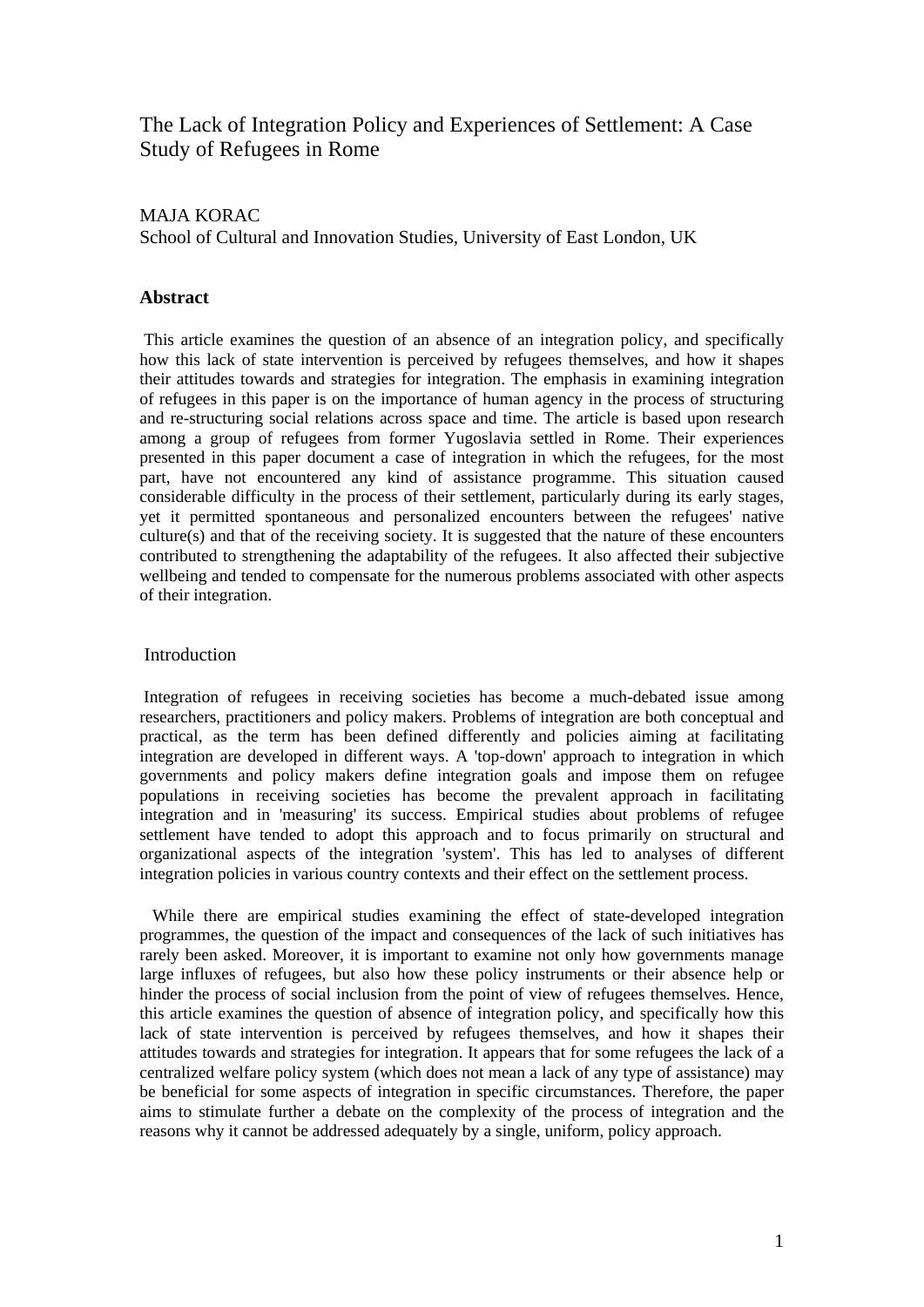The paper is based upon research among a group of refugees from former Yugoslavia settled in Rome. 1 Italy, like other southern European countries, does not have a welldeveloped welfare system, which has led to an underdeveloped integration programme and often ad hoc measures of assistance for individuals granted asylum. The character of the social protection and welfare system in the country has led to a minimal assistance for asylum seekers and refugees. It is assumed that those in need will be assisted primarily through selfhelp systems established within refugee and migrant networks, which will encourage them to become self-sufficient in a short period. A new immigration law, enacted in 1998, states for example that asylum seekers are to be accommodated at government- run centres; however, few such centres were established at the time of the research, in 1999 and 2000. Moreover, although the new Immigration Law was enacted in 1998, corresponding legislation concerning asylum and temporary protection status had not been introduced at the time of this research. Consequently, it can be argued that there is a lack of an organic legislative framework corresponding to a global social plan pertaining to reception and integration of refugees in Italy.

 The lack of any integration strategy at the national level, supported by a corresponding financial and institutional structure, has contributed to the situation in which both governmental organizations and the NGO sector in Italy continually deal with emergencies. The Italian NGO sector with a specific mandate to assist asylum seekers and refugees is a relatively recent phenomenon. Most of the organizations were founded at the beginning of the 1990s. They are unevenly spread over the country and less numerous than church organizations, which offer assistance to the destitute in general, including refugees. In the context of an emergency-based assistance 'policy' set by the government, NGOs and church organizations are struggling to meet at least some of the basic needs of the recently arrived. They provide shelter, usually available for up to three months, while church organizations also offer free meals (one per day) to the destitute in general. Additionally, church organizations provide language courses for immigrants, including refugees. All these types of assistance offered by church organizations and the NGO sector are scarce, particularly accommodation. Consequently, asylum seekers and refugees are often forced to sleep on the streets of the towns and cities where they wish to settle. Moreover, other integration initiatives and often innovative programmes aimed at the employment and/or educational needs of refugees, set up by some NGOs, remain only small projects, inadequate to meet the needs of a growing refugee population in the country. This situation is aggravated not only by the lack of the organizational and financial capacity of the NGO sector to provide sufficient assistance to refugees in Italy. It is also intensified by the absence of a systematic strategy for reaching out to refugees who are in dire need of assistance. Hence, the lack of information about (scarce) assistance available is a continuing problem. Similarly, in the very few government-run programmes for assisting refugees, such as providing finance for those who would like to start small family businesses, assistance is very hard to obtain. This is either because of the lack of information about this type of assistance or because of the highly bureaucratic procedure for applying and decision-making. Therefore, it is common for resources allocated by the government for such programmes to remain unspent at the end of a fiscal year.2

 Consequently, the experiences of the study population presented in this article, document the case of integration in which the refugees, for the most part, have not encountered any kind of assistance programme. This situation caused considerable difficulty in the process of their settlement, particularly during its early stages, yet it permitted spontaneous and personalized encounters between their native culture(s) and that of the receiving society. The nature of these encounters, it is suggested, has contributed to strengthening the adaptability of the refugees. It has also affected their subjective wellbeing and tended to compensate for the numerous problems associated with other aspects of their integration.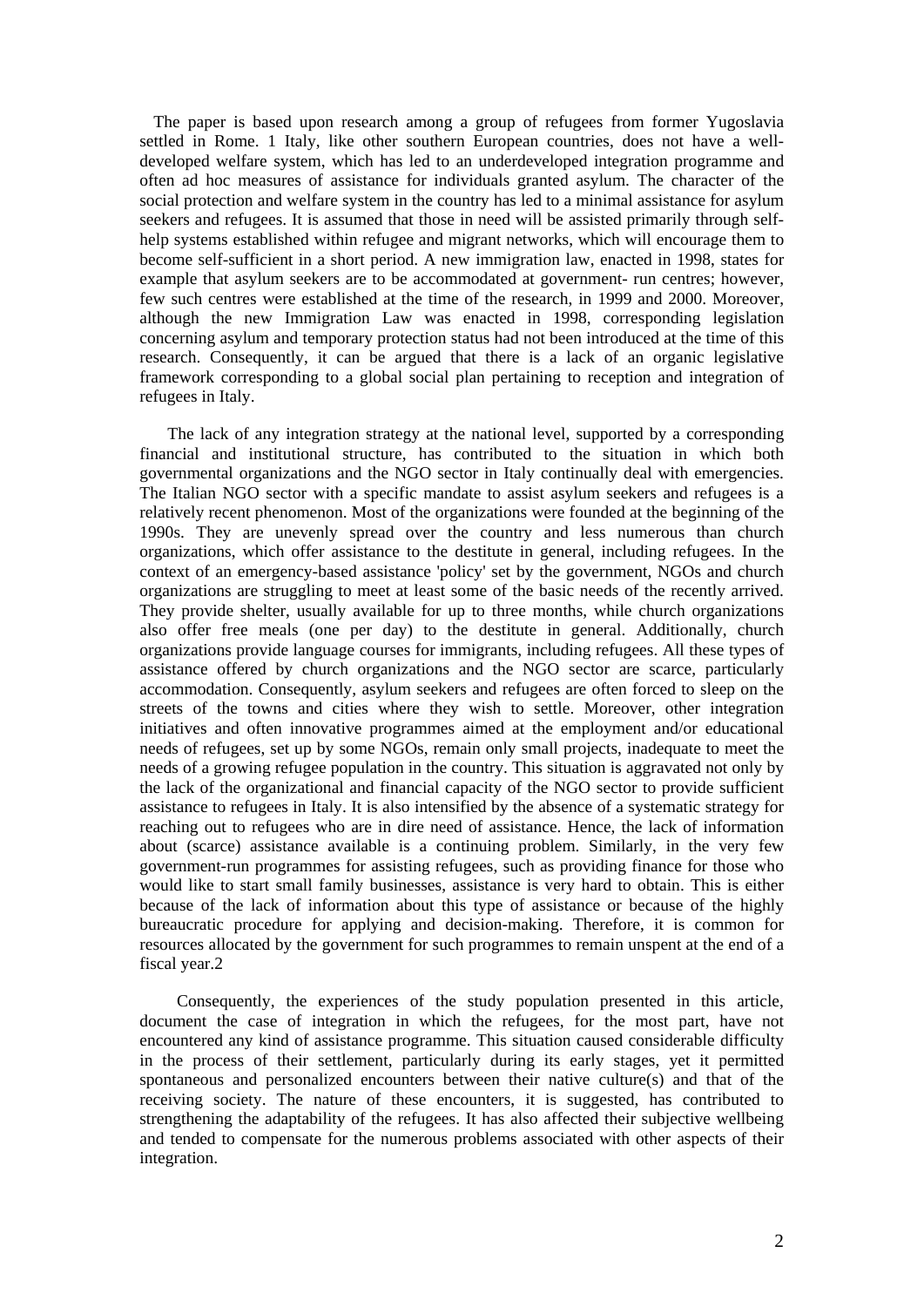This qualitative research explored how refugees experienced their social condition in Italy. It specifically examined their perception of structural and other barriers to their social inclusion and their ability and willingness to participate in different spheres of the receiving society. As this is a qualitative study, the number of refugees contacted, observed and interviewed was not large. The group of refugees interviewed consisted of relatively young (between 20 and 40 years of age), urban, and well-educated individuals, predominantly single or cohabiting, without children, overwhelmingly from Bosnia-Herzegovina (see Appendix). Consequently, the narratives of 40 refugees settled in Rome collected in this research do not claim to be representative of the situation of all refugees from former Yugoslavia in the city or of all refugees in general. They are, however, demonstrative of the complexity of the integration process and of the problems of how to facilitate it. The 'voices' of the refugees in this article reveal how this specific group of people reacted to a range of 'choices' they were 'offered' in a chaotic integration 'system' in their place of settlement. It demonstrates how and why the lack of a centralized system of assistance has become beneficial to some aspects of their settlement, regardless of the fact that it also made some other aspects of their lives in exile difficult.

 The point of entry into the integration debate adopted in this paper, is embedded in the acknowledgement of refugees as 'social actors' (Miles 1993) who should contribute to how integration is defined, facilitated and assessed. Hence, the emphasis on the voices' of refugees themselves. Recognizing refugees as social actors also implies that integration is a 'goaldirected' process entailing major obstacles that have to be negotiated before newcomers can attain a level of societal participation that is in harmony with their integration goals (Valtonen 1998: 57). However, the prime determinant of subjective wellbeing of refugees during this process, as Valtonen's research reveals, is not the degree of discrepancy between goals and actual conditions of settlement (Valtonen 1998). Rather, their subjective wellbeing is determined by 'the extent to which agency can be exercised in the resettlement situation' (Valtonen 1998: 57). On a theoretical level, this suggestion fits in with Giddens' account of 'duality of structure' (Cohen 1989: 41). As he pointed out, social structures not only constrain behaviour and peoples' social lives, but also enable their actions (Giddens 1984: 173). The emphasis in examining integration of refugees in this paper is, therefore, on the importance of human agency in the process of structuring and re-structuring social relations across space and time.

 In discussing the effect of the lack of integration policy on the process of integration, this paper calls for re-affirmation of Knudsen's (1991) critique of settlement programmes. He argues that paradoxically, assistance programmes designed to facilitate refugee settlement may intensify stress involved in the process of their integration. Knudsen emphasizes that programmes assisting refugee settlement are based on the ambiguous concept of cultural conflict. Such a concept implies opposition of cultures, with the culture of the receiving society usually ranked as superior (Knudsen 1991: 30). Knudsen, therefore, argues that integration programmes are often 'founded upon unequal power and authority rather than on integration and equal worth' (Knudsen 1991:3 1). In such a context, as he further points out, contacts with social service providers, who are usually key guides to the receiving society, tend to remain within the structural framework of a minority situation (Knudsen 1991: 34). As such, these encounters involve structural limitations that are often difficult to overcome (Knudsen 1991: 35-36).

 Two conceptual considerations underlie the analysis of the settlement experiences of refugees presented in this study. First, integration is understood as a relative and culturally determined process (Kuhlman 1991). Within this conceptual framework, analysis of integration is not about the examination of absolute levels of measurable variables, such as housing, education, employment, and socio-economic mobility beyond which it is assumed integration has been achieved. Rather, analysis of integration becomes the exploration of processes shaped by the needs, goals and norms of specific groups of people in particular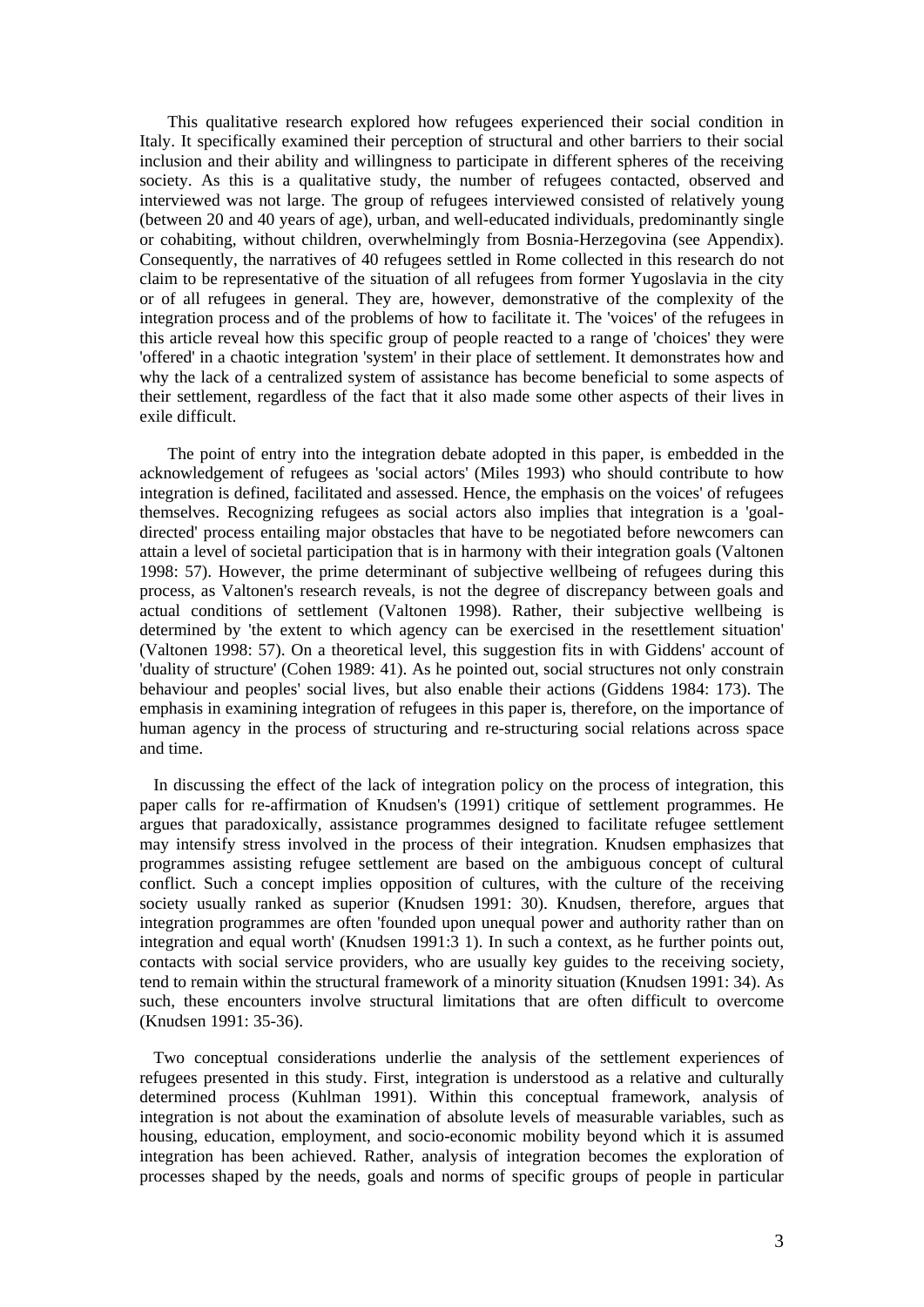contexts, places and time-periods. Second, integration is not a singular, stage- sequential process. Rather, as Castles and associates point out (Castles et al. 2003), it consists of sets of overlapping processes that take place differently in various spheres of receiving societies and have various outcomes, because receiving society is not a monolithic entity. Therefore, the assessment of integration and the development of policies to facilitate it calls for empirically grounded examination of the various processes and levels of societal participation and their interrelation.

#### Experiences of Becoming Independent in the Italian 'Model' of Integration

 Italy does not judicially recognize humanitarian refugees, but refers solely to the Geneva Convention. Consequently, populations fleeing the general violence and armed conflicts of the 1990s, for example in Albania and former Yugoslavia, were granted temporary permits to stay, based on specific government decrees. Based on such a decree, introduced in 1992, 77,000 temporary resident permits were granted to persons fleeing former Yugoslavia between 1992 and 1997.3 Almost none of the refugees interviewed had obtained Italian citizenship and almost all had a temporary, humanitarian, permit to stay based on this special decree. This temporary status was usually granted without any lengthy determination procedure and included the immediate right to work and study. However, the vast majority had received no assistance to settle in Italy. The government established 15 reception centres for those fleeing the region. Their gradual closure began at the end of 1995; at the time of this research, these centres were closed. The centres could accommodate up to 2,000 persons at a time. The exact number of those accommodated at such centres was not available, but there is a well founded indication that the number was not much greater than a couple of thousand (Losi 1994). Additionally, the NGO sector initiated forms of assistance to refugees fleeing former Yugoslavia. The organization Consorzio Italiano de Solidarita, founded in 1993, was particularly active. From 1993 to 1996, the organization helped approximately 2,000 people fleeing the post-Yugoslav states. It helped in providing accommodation to these refugees through its own network of local organizations or volunteers, primarily in smaller industrial towns in northern Italy. Initially, refugees were accommodated with Italian families, were helped to enrol in language courses and in some cases to find jobs. The regional governments financially assisted these programmes. In 1996, the organization started providing assistance for people fleeing other troubled regions of the world.4 This brief discussion about the assistance available to refugees from former Yugoslavia suggests that many of them encountered profound problems in achieving a minimal financial security and their first years in Italy were characterized by a struggle for physical survival.

 The lack of an organized attempt to meet the group needs of refugees in Italy forced them to rely on their personal skills and resources in settling in Rome. A 42-year old single man from Bosnia, with a technical school degree, in Italy since 1993 and employed in a restaurant in Rome, explained the situation of the majority of the refugees in this study:

 We were without any kind of assistance here and we were forced to do all kinds of things just to survive. To come to a foreign country, fleeing war, without anything at all and to be left in the streets, that's a major blow. They [the government and the NGO sector] gave us absolutely nothing. Accidentally, a lot of people I knew also found themselves in Rome, those who came to Italy a year or several months before I did, so they helped me with accommodation and finding some small jobs. I got by during the first months thanks to their help and the help of other people [refugees] I met during that period, until I managed to find a steadier job and became more independent.

During their first years in Rome, they spontaneously formed networks which served as an alternative self-help reception 'system' dealing with their most pressing needs, such as finding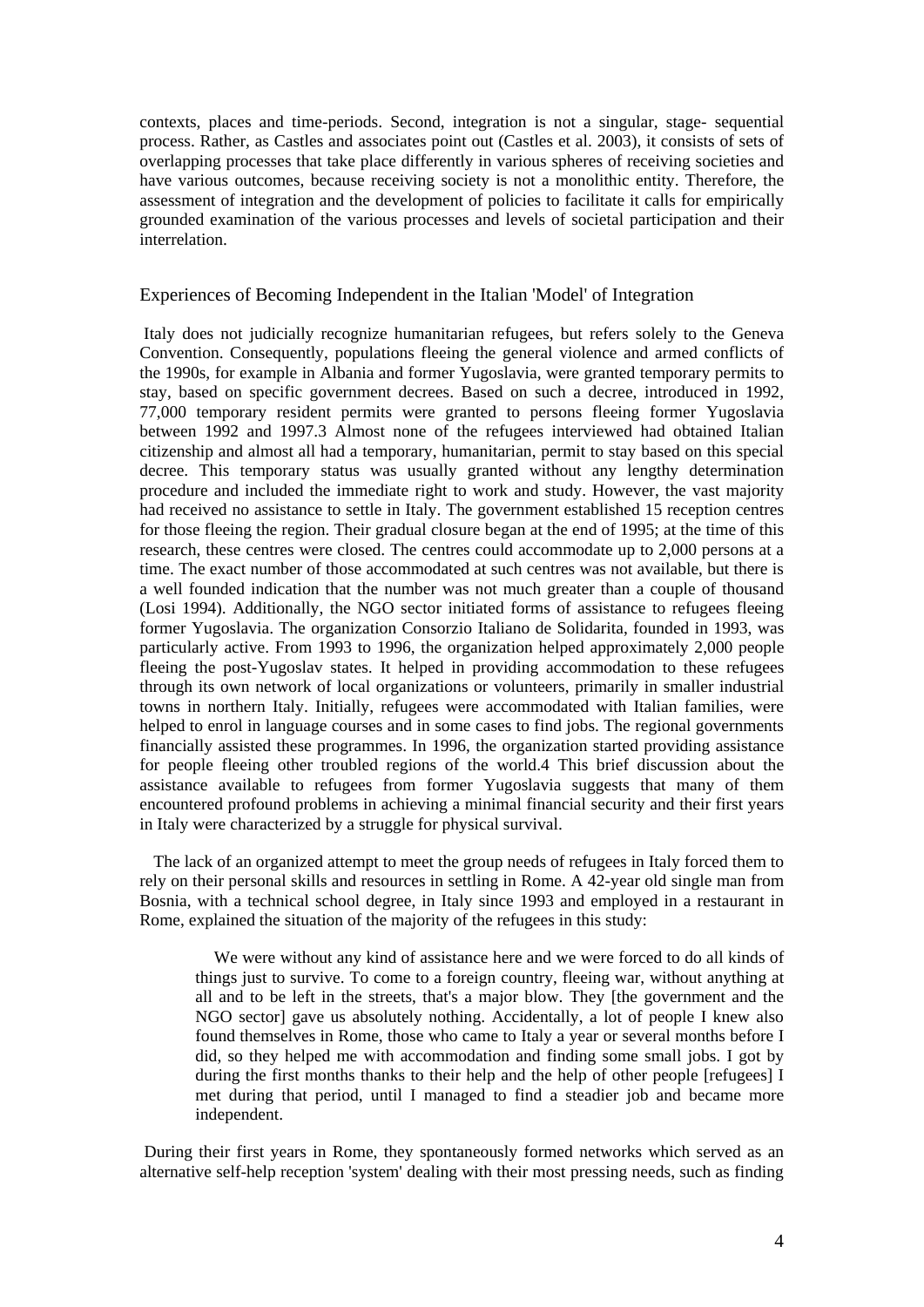accommodation and work. A 36-year-old Bosnian man, with a secondary school degree, in Italy since 1992, living in Rome with his partner, also a refugee from Bosnia, explains how and why these networks and friendships developed:

 For us who found ourselves here [refugees from former Yugoslavia in Rome] it's normal that networks and friendships have developed. The situations we were faced with when we arrived here were extreme, no papers in the beginning, no job, no help, war in our country, so those strong ties were made. Even today, we live a much more stressful life than Italians do.

 Most of the interviewees in Rome, both men and women, had (by local standards) relatively good rental accommodation in the city at the time of the research. Single people, but sometimes also couples, often lived in shared accommodation. Some could afford to live on their own, which was not the case for years after their arrival. When they arrived, most found their first shelter in apartments of known and unknown refugees from the region. The following account of a 38-year-old single man from Serbia, with an interrupted university education, in Italy since 1992, employed in a restaurant in Rome, illustrates how this self-help 'system' worked:

 During the first five years I'd been staying in a flat in downtown Rome, which became some kind of a cult place. It was a huge flat where there was always a lot of us [refugees from former Yugoslavia], known and unknown people. Five of us were sharing the place for financial reasons, to share the costs. There were five bedrooms, plus a living room. A whole bunch of people would hear about 'the place to stay' and would come by; some of them would stay for a couple of nights, some much longer; we were from all ethnic origins.

Shared accommodation with other people from the region, immigrants from other countries, or at a later stage with Italians they happened to meet early in their stay, became a housing model for many. There were some, of course, who spent their first nights at Termini train station, and others who could not think of any other solution but to spend their first nights and their last money in inexpensive hotels. Only two refugees in this study found their first shelter in the dormitories of one of the church organizations or NGOs in Rome. The small number of people provided with accommodation was not only due to the general lack of such provision in the city. It was also the consequence of the lack of a well established NGO sector at the time when most of the refugees interviewed for this study arrived that is in 1991, 1992 and 1993. The small number of people assisted with accommodation was also due to the general lack of information about services available to refugees. Those few who were helped with accommodation, obtained the information by a stroke of luck, rather than any organized effort on the part of the providers. Moreover, those two who were lucky to obtain temporary accommodation through one of the NGOs, found that these organizations had very little or no time, financial and human resources to meet their other needs. A 31-year-old single Bosnian man, a student and an IT consultant in Rome, in Italy since 1995, explained the problems he encountered:

 They [NGOs] tell you about all kinds of services they offer, but I haven't heard that anyone got a job, or that anyone got any other help but accommodation and food. They have it all on paper. I know, for example, there's a possibility that the communa [municipality] pays half of your rent, but that's not what's happening in reality. They keep saying that they're in some kind of emergenza [emergency] and that's why they can't do it.

My research reveals that men experienced more difficulties in securing shelter and jobs than women did. On arrival, a general pattern of finding jobs emerged. Most of the younger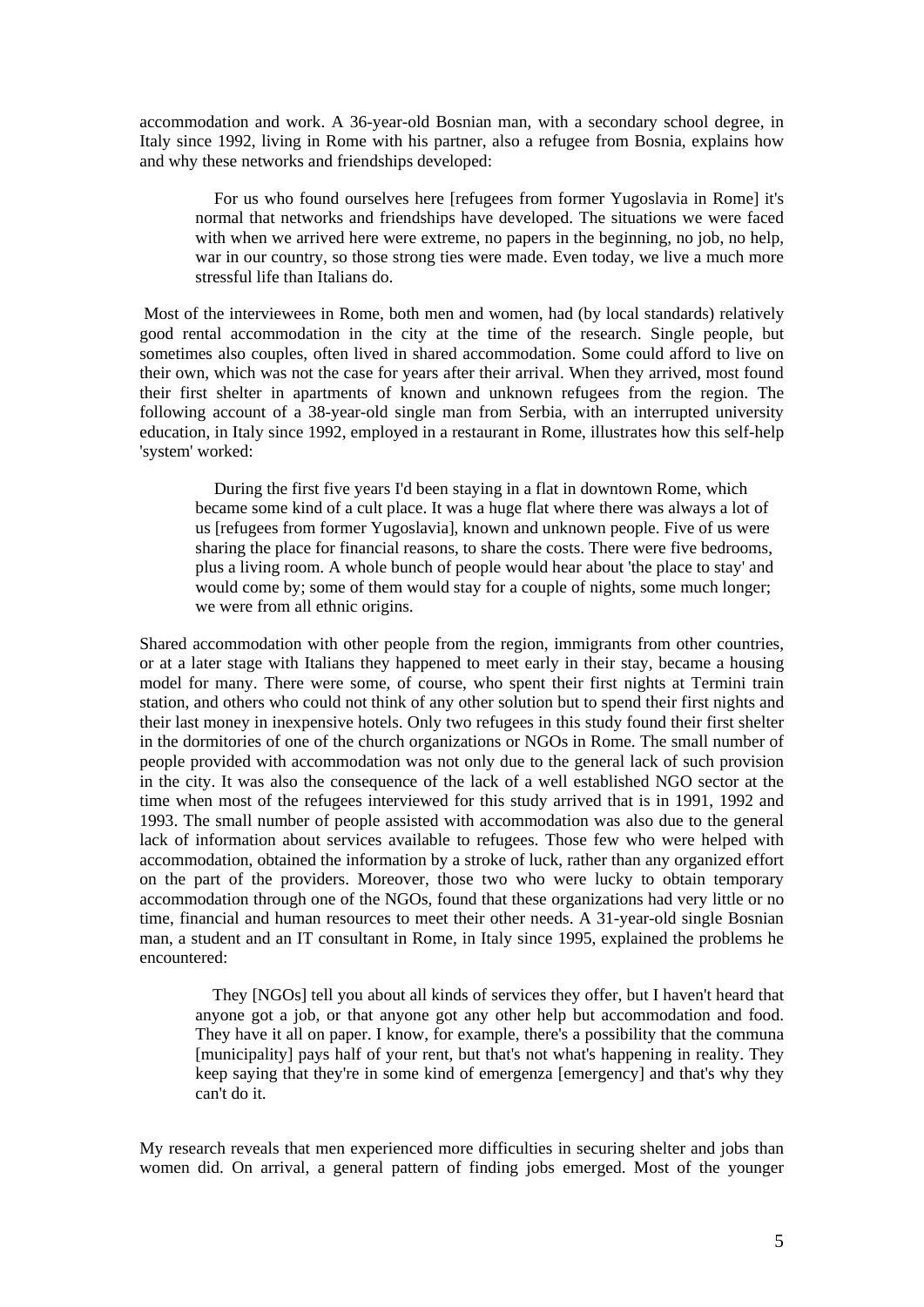women would find work within a matter of days as live-in house- keepers or nannies. This was due to the situation in the labour market in Rome that offers opportunities in domestic service, but it was also related to the kinds of social networks the women from the region had in the city. During the 1970s and 1980s, a number of young women, predominantly from Dalmatia, Croatia, and Herzegovina, the south-eastern part of Bosnia-Herzegovina, would come to Rome for six months or a year to work as live-in housekeepers. They would earn a little, learn the language, and return home. Before their flight, many of the women interviewed had direct or indirect contacts with women from the region who did this kind of work. These contacts were instrumental in gaining vital information about how to search for work in domestic service. After the first refugee women found work, they served as a source of information and contact for those who arrived later. A 33-year-old single woman from Croatia, with an interrupted university education, an IT specialist in Rome, in Italy since 1992, explains one of the many ways in which these initial contacts and networks were established. Her account also details the pattern of work and life of most of the women during their first year in Rome:

> During the war [in Croatia], my parents used to go to a nearby shelter regularly, at the time when our neighbourhood was heavily shelled. In the shelter, they met a middle-aged woman who happened to know a woman, Helena, who was a live-in housekeeper in Rome in the late 1980s. That is how I got in contact with her, and she helped me find my first job in Rome. I was among the first to arrive here, I helped many other women who came later [... ] The way for us women was first to get a job as a live-in housekeeper. You stay in a family until you've saved enough money which enables you to look for a new job. It took me 10 months and when I'd set enough money aside I left the family. When you leave the family you worked for as a live-in housekeeper you find a flat and your jobs are either in a caf6 or cleaning people's houses.

A live-in housekeeper's job would not only secure a modest salary for women, but also accommodation, food and an environment to learn Italian. All the women interviewed described their period of work as live-in housekeepers as a 'prison- like' experience. The main problem they faced was a lack of control over their time, and a feeling of isolation from the outside world. The change of employment was an important step forward for these women, even when they stayed in the cleaning business, because it meant freedom.

 The situation for men finding their first jobs was particularly difficult because of the characteristics of the labour market in Rome. In most cases, the first work men found, commonly through contacts refugee women developed with Italian families they worked for, were manual, unskilled jobs such as building, painting, gardening, and so forth. The problem with this kind of work is not only that it is poorly paid, but also that it may not be paid at all. Hence, their first months, even years in some cases, depended on sheer luck in finding a trustworthy boss. Unlike many women whose jobs, although low paid, were paid regularly, men often had to work hard and long hours for little or no pay. This situation made the lives of many miserable, because the vast majority had no savings and thus no means to sustain themselves. The fact that men had not only to find jobs immediately, but also affordable accommodation compounded the problem. A 32-year-old man from Serbia, married to an Italian, with a university degree, employed in an NGO, in Italy since 1993, explained the problems of refugees I interviewed:

> I found my first job through people I knew [through the refugee networks] and I got to carry bags of cement to the third floor, and I didn't get paid in the end. In such a situation, you don't know how to react. Your language is poor; you have no one to protect you. So, that first period, in which you are supposed to earn some money to have something to start from, proved to be very disappointing. All we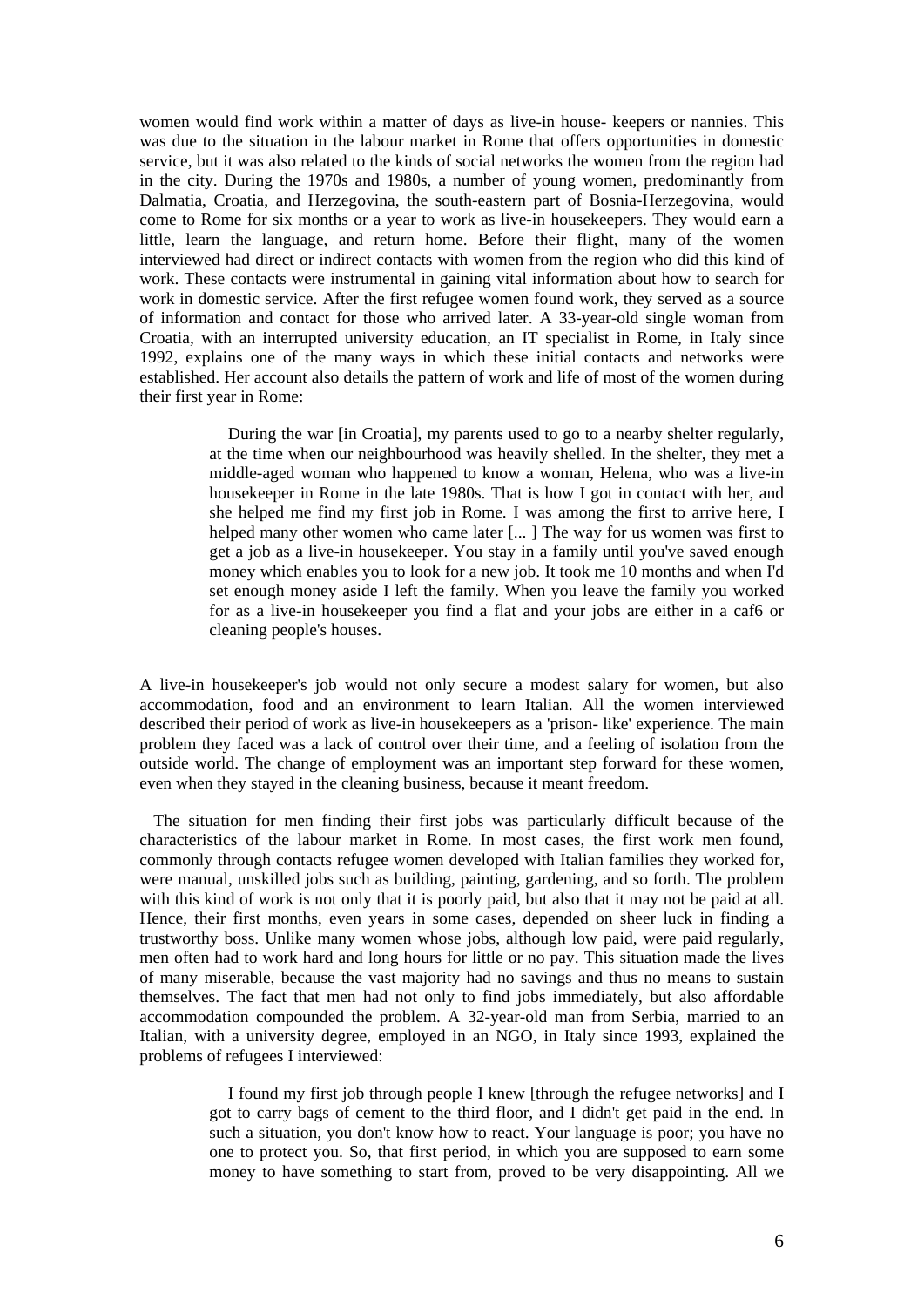could afford to eat was pasta bianca [plain pasta] sprinkled with either sugar or salt. This went on for a long period of time, about one year, when all we could do with our tiny incomes was to pay the rent.

It was particularly difficult for those with small children and the elderly to survive in the city without any assistance, and most of them left before the research took place. They either moved to other parts of Italy where it was easier to find work or resettled in a third country. In families that stayed on, children were often instrumental in developing networks and friendships with Italians through their contacts with Italian children at school. A 47-year-old Bosnian man, married, with two children, with a university degree, employed as a blue-collar worker in a firm in Rome, in Italy since 1992, details how he got his first job after almost five years of unemployment:

> My wife must've told you about the difficulties we had for many years after we arrived here. There wasn't anything for us here, no help at all. My wife got a housekeeping job soon after we came here, through the contacts she had with an Italian family from the time when she was working in Rome, as a young, single woman, in the 70s. But I couldn't find a job for years. We were lucky to meet some nice Italian people who were willing and able to help us. One of our sons became friends at school with an Italian boy and they would visit each other at home. The boy told his mother that I was unemployed so she talked to a man who was the manager of the company I'm working for now. That man came to our house to meet us and told me to come and work for him. For the first two years, it was illegal work. After that, I signed a one-year contract, and this year they've given me a steady job. Now, I can even start thinking about retirement.

Children were not only instrumental in establishing networks with Italians. Those who were in their early teens often had to work during their first year in Rome, and contribute to inadequate family budgets.

 However, children were not the main avenue to establishing contacts with Italians, because most of the refugees interviewed were either single or in relationships without children. Most of the contacts with Italians were established in neighbourhoods where they lived, while shopping, at work, or when socializing at places such as cafds. Through these day-to-day activities, they encountered many Italians who made many generous gestures of support and were willing to help. The following account of a 37-year-old Bosnian woman, living with an Italian partner, with a university degree, employed in an NGO, reveals the experience of her family after they arrived in Italy in 1992:

> Many people from the neighbourhood would come to see us when they found out that we had moved in. We never got any help from the Italian government, but we did get help from many Italians, ordinary people, who helped us with essential information, such as how to find schools for children, where to shop, how and where to search for jobs. Some even offered us furniture, clothes, and you name it.

 The experiences of hardship in finding shelter, learning the language, finding work and becoming independent without any assistance were interwoven with feelings of self-respect for being active in finding solutions and for being self sufficient. The importance of maintaining self-respect was paramount among the studied group, so much so that even when some form of assistance was available, in the form of provision of free meals at Caritas, for example, the refugees tended to avoid relying on it. A typical explanation for such an attitude comes from a 24-year-old single man from Bosnia, who arrived in Rome in the summer of 1992. This man, whose high school education was interrupted by war and who was working as a bartender when I met him, said: 'I was happier when I was hungry, I felt better with an empty stomach than to be among the crowd there.' Although the refugees confessed to being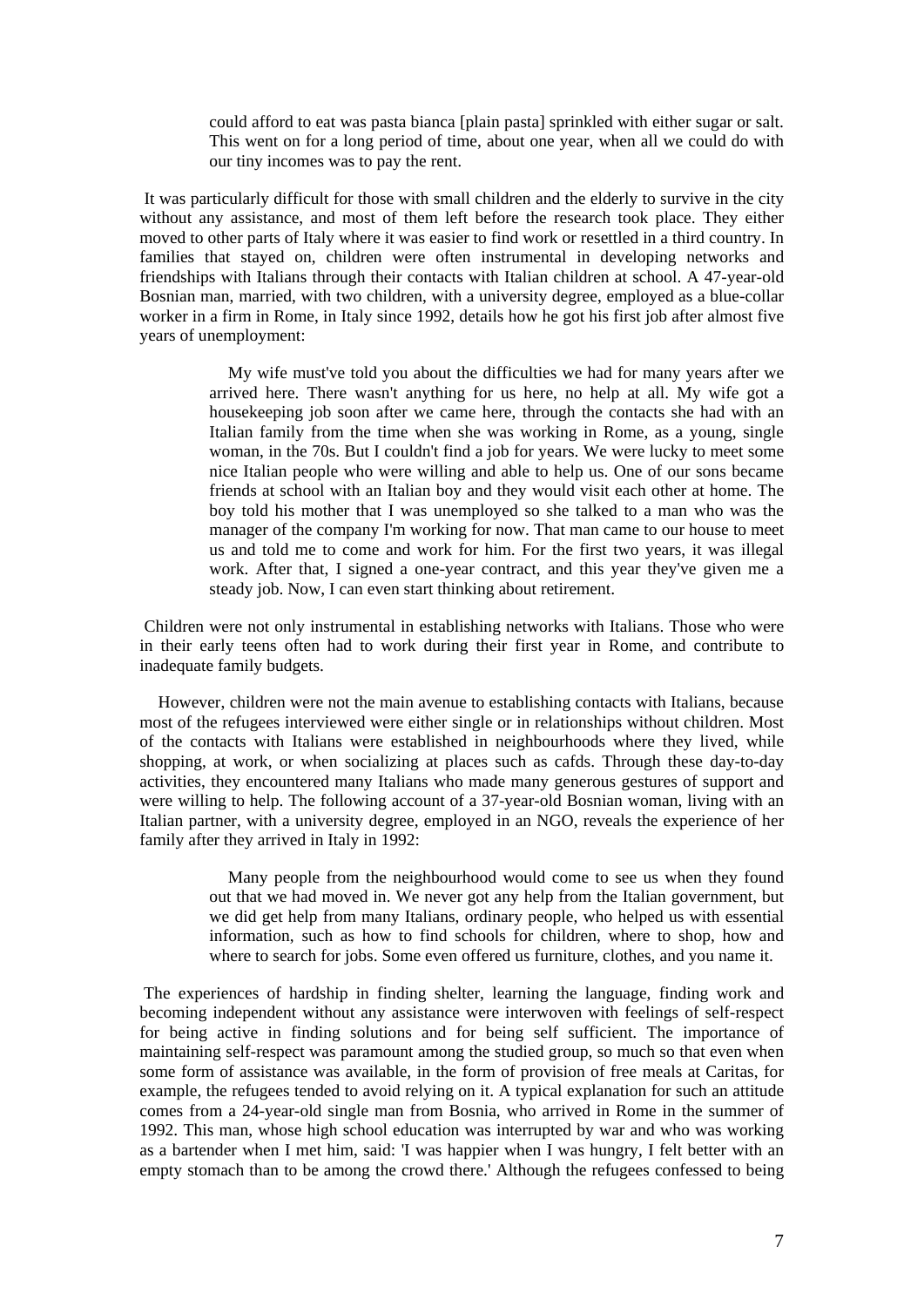on poor diets for months and some even for years upon their arrival and hence in dire need of food, they emphasized the importance of dignity as the critical factor that kept them going. As they were allowed to work and, therefore, were permitted some level of choice as to whether or not to rely on aid, almost all of the interviewees opted for independence, often regardless of the hardships involved.

 The fact that they did not rely on aid, made them aware that this situation had potential benefits for their day-to-day interactions with Italians. The following account of a 45-year-old woman from Bosnia echoes the 'voices' of refugees I interviewed. This married woman with a secondary school degree, with two children, employed as a housekeeper in Rome, in Italy since 1992, said:

> There was nothing here, no assistance or any kind of support for us, and I'm glad about that. Everywhere they look at foreigners as people who the taxpayers' money is being spent on. I think that's one of the major issues in most EU countries today, and it's less so in Italy. We've earned [she and her husband] whatever we have here. If I'd gone to Caritas to ask for something, I'm sure my neighbours would be looking at me in a different way. This way, they respect me.

The perception of settlement problems was also shaped by information about the experiences of their friends and relatives in exile in other European countries. These transnational networks and exchange put their own experiences into perspective. A 33-year-old woman from Bosnia, in a common-law relationship with a Bosnian refugee, with a university degree, employed as a waitress in a bar discotheque, in Italy since 1991, explained how she formed her attitude towards her situation in Italy:

> While I was in Germany [visiting], I met a guy from Bosnia who'd been a refugee there and he told me about their experience. Everything was perfectly organized for them - reception, accommodation, children's education, financial support, you name it. Our people who found work there were always paid for doing it, not like in Italy where it often happens that you don't get paid. Therefore, their situation in Germany was much better. But their papers didn't allow them to go where they wanted-for example, someone who lived near Stuttgart wasn't allowed to go to Munich. They lived like prisoners, well off prisoners though. My papers here allow me to go wherever I please. So, the way I feel about my status and life here is perhaps best described by the title of Milan Kundera's book The Unbearable Lightness of Being.

A 22-year-old single woman from Bosnia, a student and a part-time sales person in a retail shop, gave yet another account of why she feels better off in Italy than if she had been in some other European country. She explained in the following way the situation of people from her home town in exile in Denmark, where her mother is also a refugee:

> Our people there become overly humble and they lost a lot of dignity. Many just go on living on welfare, they lost self-respect and many became drug addicts or alcoholics. You can see that they grew old so fast. They became ruined, old and apathetic.

 There was a unanimous agreement among the refugees interviewed that their compatriots in exile in Denmark, Germany, Sweden, the Netherlands and Norway, for example, enjoyed a better standard of living. Nonetheless, there was also a shared view that the policy systems that shape the choices and life prospects of refugees in other countries have many negative effects. These organized programmes of reception and integration were seen as disabling individual initiative, hence undermining self-esteem, or as limiting basic rights, such as the right of free movement or the right to work. In consequence, their compatriots in these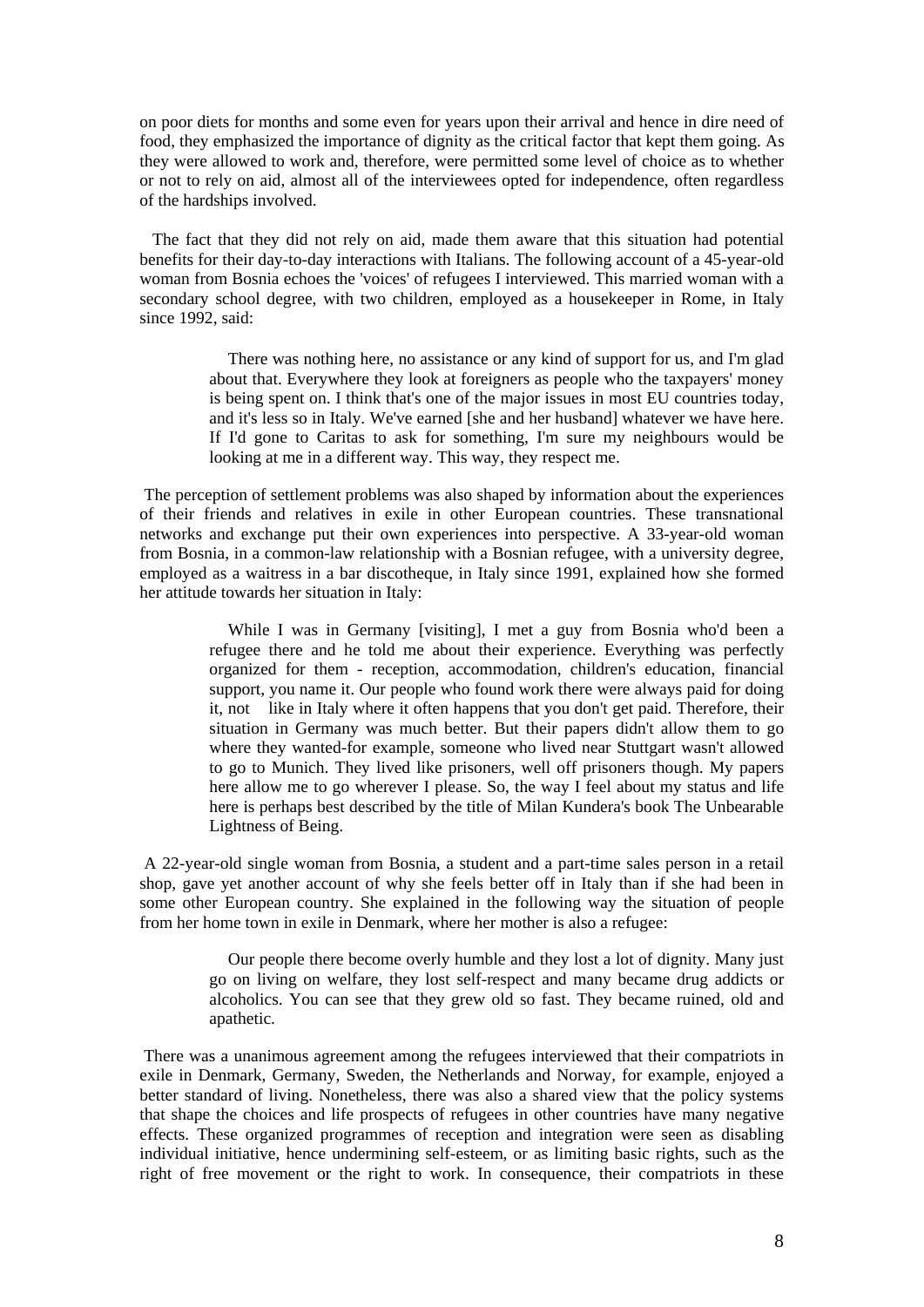countries were often described as inward looking, preoccupied with the past and socially isolated.

 One of the main sources of their empowerment in the Italian context was the right to work. This is best revealed in the account of a 37-year-old Bosnian woman, with a university degree, employed in an NGO in Rome, living with an Italian partner, in Italy since 1992:

> I think that working here made us feel better, regardless of what kinds of jobs we've had. I think that's what helped us keep our wits about us, and I think that's what kept me sane all these years. We've been working all the time, we were occupied with something, there was no assistance-here's a house, here's the money. I have contacts with many of my friends from Bosnia, for example in Norway, they say they can't work at all. In the last two years they've started some kind of additional training, but otherwise they're together all the time and preoccupied with stories of the past. I think it's good that we've started a new life here. You have to start it once; you can't live in the past.

The following words of a 31-year-old single Bosnian man, a student and an IT consultant in Rome, in Italy since 1995, are yet another example of this shared attitude:

> Practically everyone who wanted to work found a job, those who wished to study enrolled in university-they've been studying very slowly, okay, that's on the whole because of the lack of assistance here, so they had to work. Frankly, I don't know where I'd be today with my life here if someone gave me a flat and a half a million liras a month. Perhaps I would have started studying, probably I would, but I don't know if I'd be feeling better right now, how determined I'd be to do something with my life here [... ] I'm not saying that the financial support isn't important assistance in getting a place to sleep and something to eat, what I call 'economic zero' [... ] All of us here had started from more or less the same material basis; we'd all started from below that economic zero, as I call it.

 Although the importance of work in developing successful coping strategies was emphasized by all the refugees I interviewed, it was not perceived as a straightforward way to empowerment. Refugees I interviewed prized the right to work. However, they contended that the lack of an initial reception system forced them to become self-sufficient at a high cost. They were forced to enter a niche of the labour market from which it is very hard to move up the economic and social ladder. The words of a 32-year-old single woman from Serbia, with a technical school degree, a sales person in a retail shop, in Italy since 1993, echo the accounts of many refugees I interviewed:

> It was a struggle in the beginning and it is the same struggle now-to have a place to sleep, to have something to eat. There's no security here, I work an awful lot and it's a vicious circle from which there's no way out. I'm okay for them [the host society] and that holds while I am relatively young, while I'm free [single], while I am able to give. God forbid that I should fall ill or that I should have some serious problem. I can't even imagine what would happen then [... ] I don't see that any of us has settled down so that she/he can say that she/he's satisfied.

For those with an interrupted education, the cost of the immediate need to find any kind of work was delaying or abandoning the idea of its continuation. A 31-year-old Bosnian woman, with an interrupted university education, in Italy since 1992, a student in Rome at the time of my research, describes the situation shared by many of the refugees:

> I couldn't bear my life here any more. It boiled down to 10--12 hours of hard and senseless work that could only secure basic living. We [she and her partner, also a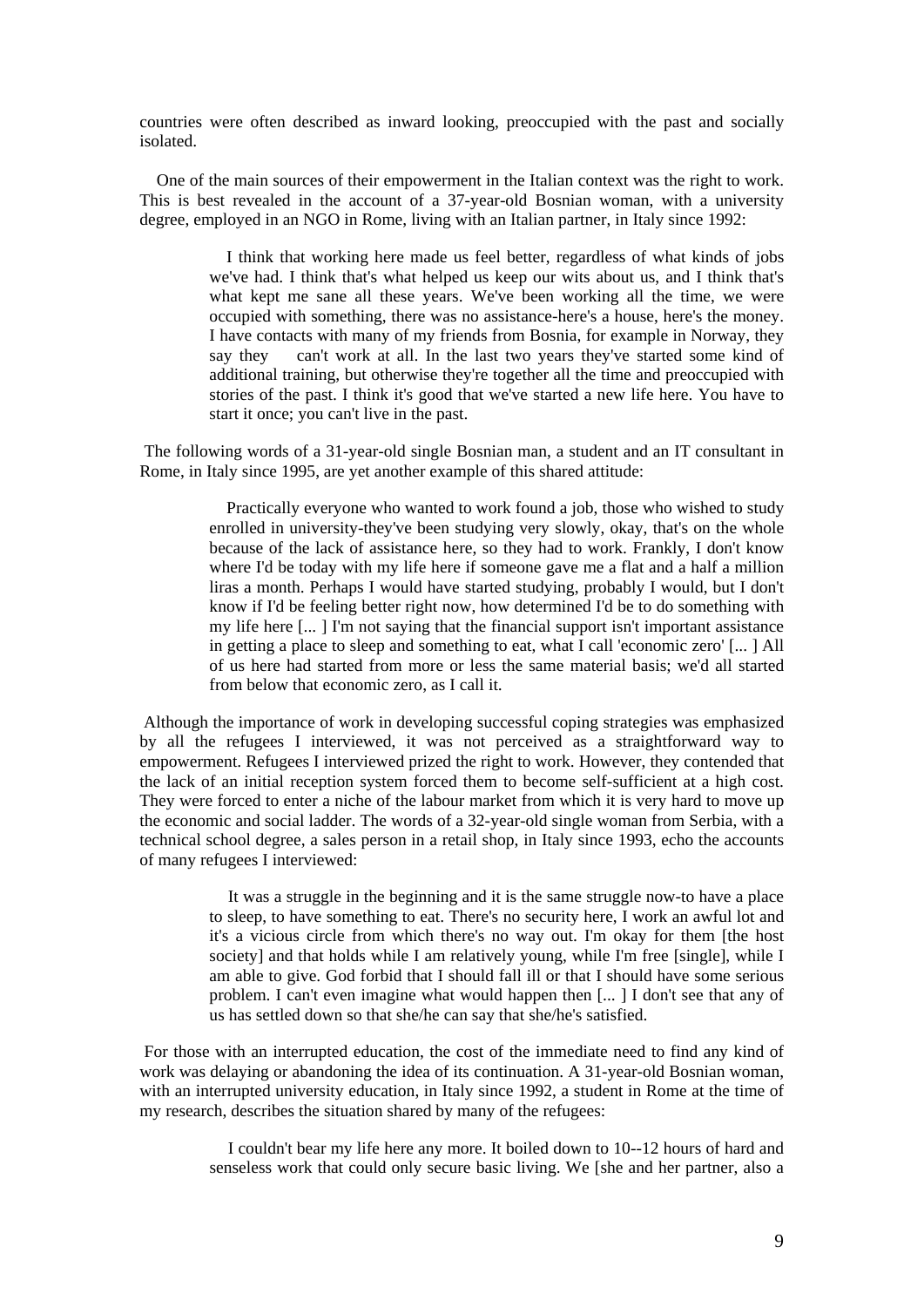refugee in Rome] couldn't even dream of continuing our studies and planning for the future [... I All they [the Italian government] did was to give us permission to stay and work, but we had to do everything else ourselves [... I But when my partner and I could finally afford to continue our studies everything changed. I'd regained my hope for the future [... I Compared to my partner's brother and his wife in Sweden [also refugees], we're about the same level now, only it was much more difficult for us to reach it. Even that may turn out to be an advantage, because that difficult life is a valuable experience. My partner's family has been more or less in the hands of the Swedish government, which was leading them through their lives step-by-step. Their only problem at the beginning was how to manage with the social benefit they were getting, so as not to make it last 15 instead of 30 days. It's true that they are still much better off financially than we are, but altogether we're about the same.

 However, a majority of refugees I interviewed were not lucky, able or resourceful enough to continue their education interrupted by war. Refugees in this study had low paying, service sector jobs, often in the informal economy, regardless of their right to work. Yet, they were well educated and often with considerable experience in their professions. Consequently, almost none felt that they had succeeded in settling in Italy so as to give them a sense of security in planning their future. When defining the losses involved in their flight and exile, they characterized them as losses of economic welfare or uncertain prospects for their future, but not so much as loss of personal agency or social contacts leading to social isolation.

 Clearly, the absence of experience of reception centres and contacts with professional or voluntary aid workers associated with an organized assistance programme meant considerable hardship in settling in Rome. However, it also saved this group of refugees from a systematic bureaucratic labelling. Labelling refugees usually means ascribing a common identity to a group of people, without any reference to their individual backgrounds and needs. It also often implies a dependent role, one of victims or of sick or traumatized persons. The process of forming such a bureaucratic identity, as Zetter (1991) emphasizes, is deeply nonparticipatory in nature and usually renders refugees powerless. As the discussion so far reveals, the lack of integration policies and assistance in settlement affects the way in which refugees become independent and the quality of their self-sufficiency. It also determines the nature and patterns of refugees' social interaction and relations within, across and outside ethnic boundaries, the issues discussed in the following section.

#### Social Networks and Interactions with the Surrounding Society

Exile affects 'the social world of refugees', which Marx defines as the sum of all their relationships and of the forces impinging on them at any moment of their experience (Marx 1990: 189). An important feature of the experience of exile is a loss of family, kinship, friendship and wider ties with community and society. Settlement and integration are characterized by the process of healing and coming to terms with the loss of social ties, as well as forming and consolidating social networks. The present study indicates that the character of the integration 'system' of the receiving society importantly shapes the type, pattern and quality of social interactions among refugees and with the surrounding society.

 Although the underdeveloped integration 'system' in Italy rests upon the assumption that refugees and other newcomers will be assisted through self-help groups they form, the policy framework in the country does not specifically encourage the formation of community groups. Consequently, although immigrant and refugee organizations exist, they are not numerous or evenly spread over the country, well-established or well-funded. Unlike in some EU countries, where the state institutions create spaces for the recognition of groups rather than individuals (Joly 1996), in Italy, the formation of associations is not the main avenue for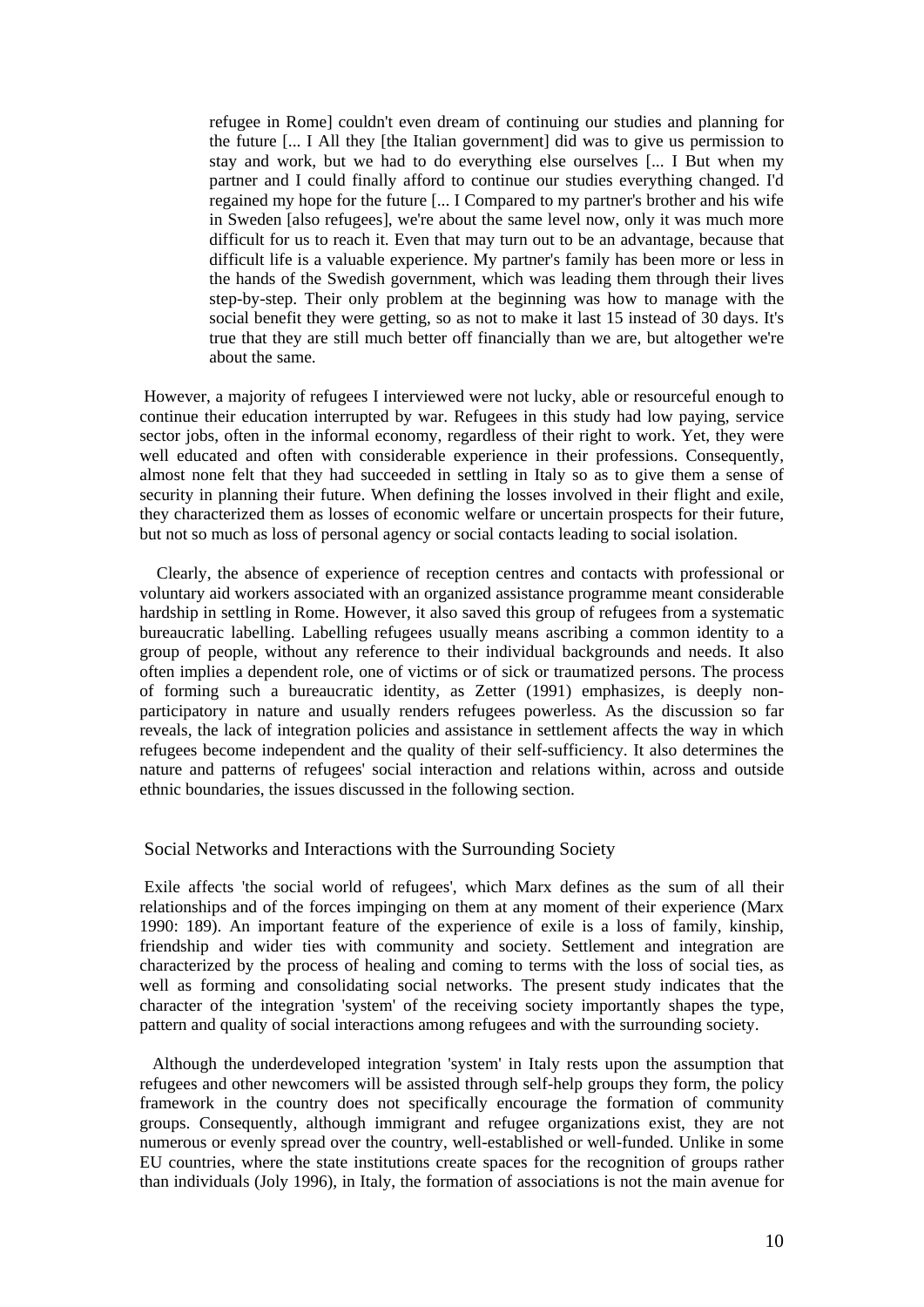a group to obtain support or finance from the state. In such a context, intra-group ties and networks are primarily informal and formed spontaneously to facilitate the needs of the group.

 As the intra-group links of the studied group were characterized by weak ties, because most of the refugees were single and did not have previous kinship connections in Rome or Italy, they were prone to establishing diverse networks. Gurak and Caces argue that weak ties among migrant networks are important, because they unite diverse networks and increase the resources available to network members (Gurak and Caces 1992). Their social interactions included networks within, across and outside their ethnic group(s).

 The group of refugees in Rome, as my research reveals, belonged to networks composed of people of all ethnic origins and from different parts of former Yugoslavia. The vast majority of refugees in this study had contacts across ethnic boundaries. The intensive contacts across ethnic boundaries resulted from the specific circumstances in which they took place, rather than from the absence of ethnic tension associated with the conflict in the region. The words of a 33 year old single woman from Bosnia, with a university degree, in Italy since 1992, employed in a café in Rome, explain the character of these networks:

> Each of us had our own opinions about politics [...] We'd have disputes over that [...] But despite the political discussions, we'd help each other whenever we could, regardless of where we were from and what our political views were. That attitude was essential, because we needed these contacts and each other's help [...] As soon as I arrived here, it become clear to me that I can't expect any help from this state [...] Despite the fact that this has generally been a negative experience [settling] without any organized assistance], I think it had one good and positive side. A very great positive side is that I saw for myself that people from different regions of former Yugoslavia, despite the war in the country, could live together.

The networking across ethnic boundaries happened primarily because of the lack of an organized reception and assistance system, as discussed in the previous section. Consequently, for many of the refugees, contacts across ethnic boundaries were literally a matter of physical survival during their first years in Rome. These networks enabled them to cope better with their day-to-day problems in meeting their immediate needs, which proved to be common to all regardless of their ethnic background. It can be argued, therefore, that the characteristics of the policy context in Italy have created a situation in which people fleeing the deeply divided and war-torn region had to recreate links and coexistence destroyed by war.

 This cross-ethnic networking was facilitated by two contributing factors: one relating to the absence of developed networks of old migrants, the other embedded in the characteristics of the group of refugees interviewed in Rome. The establishment of immigrant/refugee associations is promoted and financed by many receiving countries in Europe and elsewhere, as it is expected that they will fulfil the function of orientating newcomers. Further, these organizations are also an important link to the institutions of the home country and as such, they 'constitute the major arena for the articulation and affirmation of a national identity' (Eastmond 1998:164). However, when people are fleeing conflicts involving ethnic division, such as the wars in former Yugoslavia, issues concerning national identity are often highly problematic, because national identities are central to the identity politics of such conflicts. The lack of well established community organizations supported by the Italian authorities or by the governments of the post-Yugoslav states meant the lack of support such organizations can provide. Nonetheless, the absence of their support also freed the refugees from political disputes about the conflict, the causes of their flight, and other highly politically charged issues. Importantly, it created a need for spontaneous self-organizing by the newly arrived refugees. These cross-ethnic networks were also successful because most of the refugees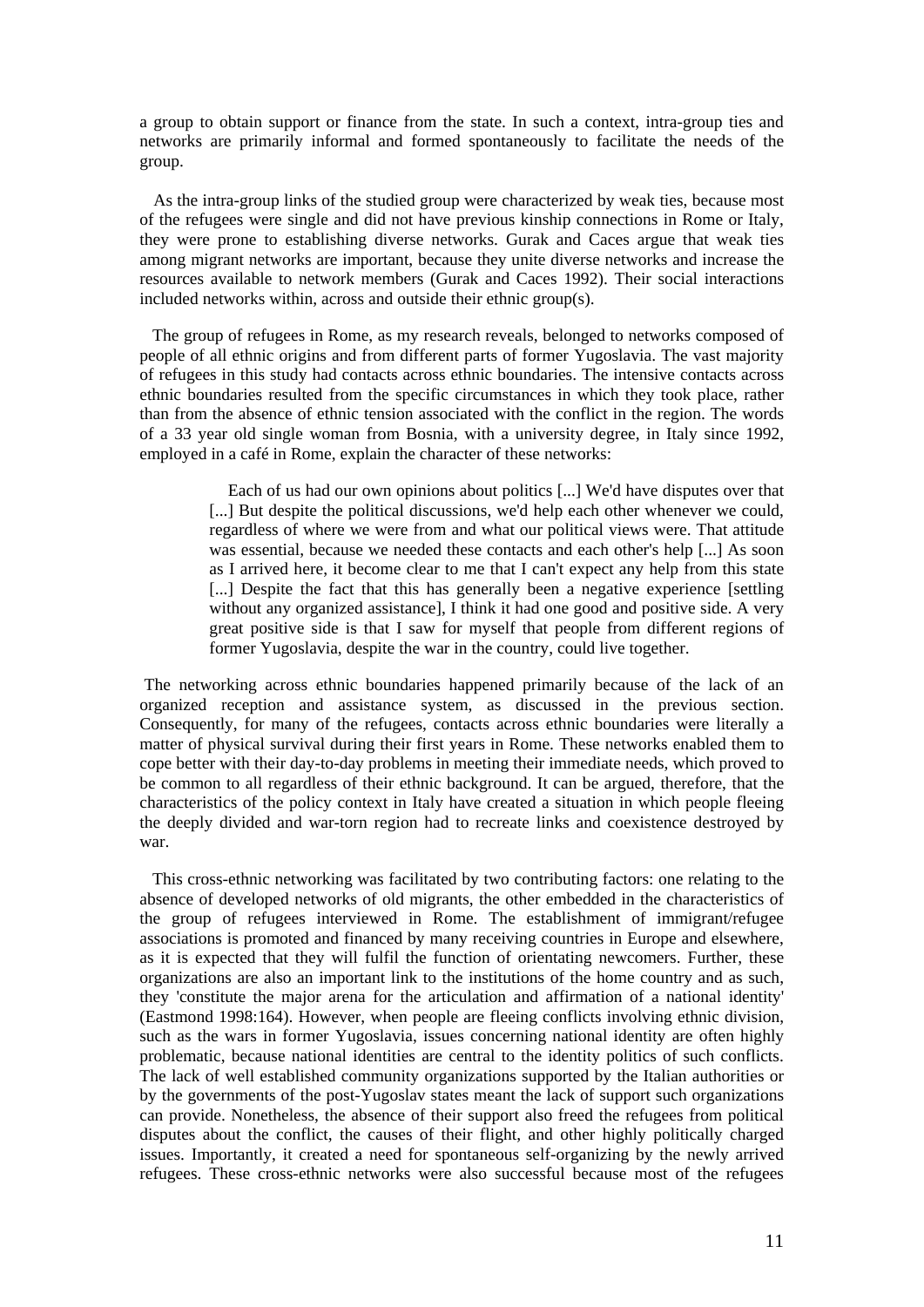interviewed in Rome were young, educated, from multi-ethnic urban areas, and were often themselves of ethnically mixed backgrounds. They themselves had no other experience but that of peaceful multi-ethnic coexistence and friendships before the conflict.

 When reception and assistance systems for refugees fleeing wars involving ethnic cleavages are set up so that cross-ethnic coexistence is not essential for settlement, ethnic tension and divisions tend to be carried over and transplanted into the new context. In such circumstances, they remain central to the exile experience. This is intensified even more when policy systems of receiving societies accommodate essentialized notions of national identities and cultures. Eastmond rightly argues that culturalist policies, concerned with the consequences of people 'uprooted' from their native cultures, may be seen 'as expressions of the same nationalist logic of a "natural" relation between a people, a place and a culture' (Eastmond 1998: 178-179).

 Although initially, social communication of the group in Rome was primarily with their compatriots, almost all the refugees gradually developed contacts and ties with Italians. The main obstacle in making closer social contacts with Italians during their first years in Rome was the lack of opportunity to become acquainted with people of a similar educational and social background as themselves. During their first years, they were almost exclusively in touch with the Italians with whom they worked. Given that all of them were employed in work for which they were overqualified, Italians with different interests and life aspirations overwhelmingly made up their social milieu. In this respect, during their first years in Rome, men were more disadvantaged than were women. Initially, as discussed earlier, women were primarily employed in domestic service. This type of work provided for many women valuable initial contacts with Italians. Contacts with their employers (that is, Italian families) often developed into friendships not only with the family they worked for, but also with their relatives and friends.

 At the time of the research, approximately half of the interviewees had more contacts with Italians than with people from the region. These contacts were predominantly described as 'good friendships' involving regular outings, home visits, and joint vacations. Within this group, there were also those whose partners or spouses were Italian. Most of these close relationships started accidentally, through many contacts the refugees had to make with Italians in their neighbourhoods, at work and other social settings while searching for information or help of some kind. The other half of the interviewees did not express a tendency to isolate themselves from Italians or society at large, but they preferred to socialize with 'their own folk'. This preference, as they explained, stemmed from their feeling that they understand each other better because they still lead more 'extreme' lives than Italians do.

 Spontaneous social contacts that occurred with Italians were facilitated by the fact that the refugees interviewed were not spatially segregated in the city. Their neighbours were Italian, and often their flat-mates who, although Italian, were also newcomers in the city. These spontaneous and individualized social encounters helped to avoid a perception that the differences between Italian and non-Italian identity and culture are set in opposition. This strengthened the adaptability of refugees to the new environment, and encouraged their openness to differences between the cultures and people.

 The narratives of refugees collected in this research document a complex process of negotiation within refugee discourse concerning the reorganization of attitudes and behaviour required for meeting personal needs and expectations in exile. This reorganization resulted in a realistic approach to the problems of exile in Italy. Most of the refugees interviewed were seeking to accomplish an integrated accommodation with the receiving society, consistent with their past and present situation and identities (Kunz 1981). As a 38-year-old single man from Serbia, with a high school education, in Rome since the spring of 1992, explained: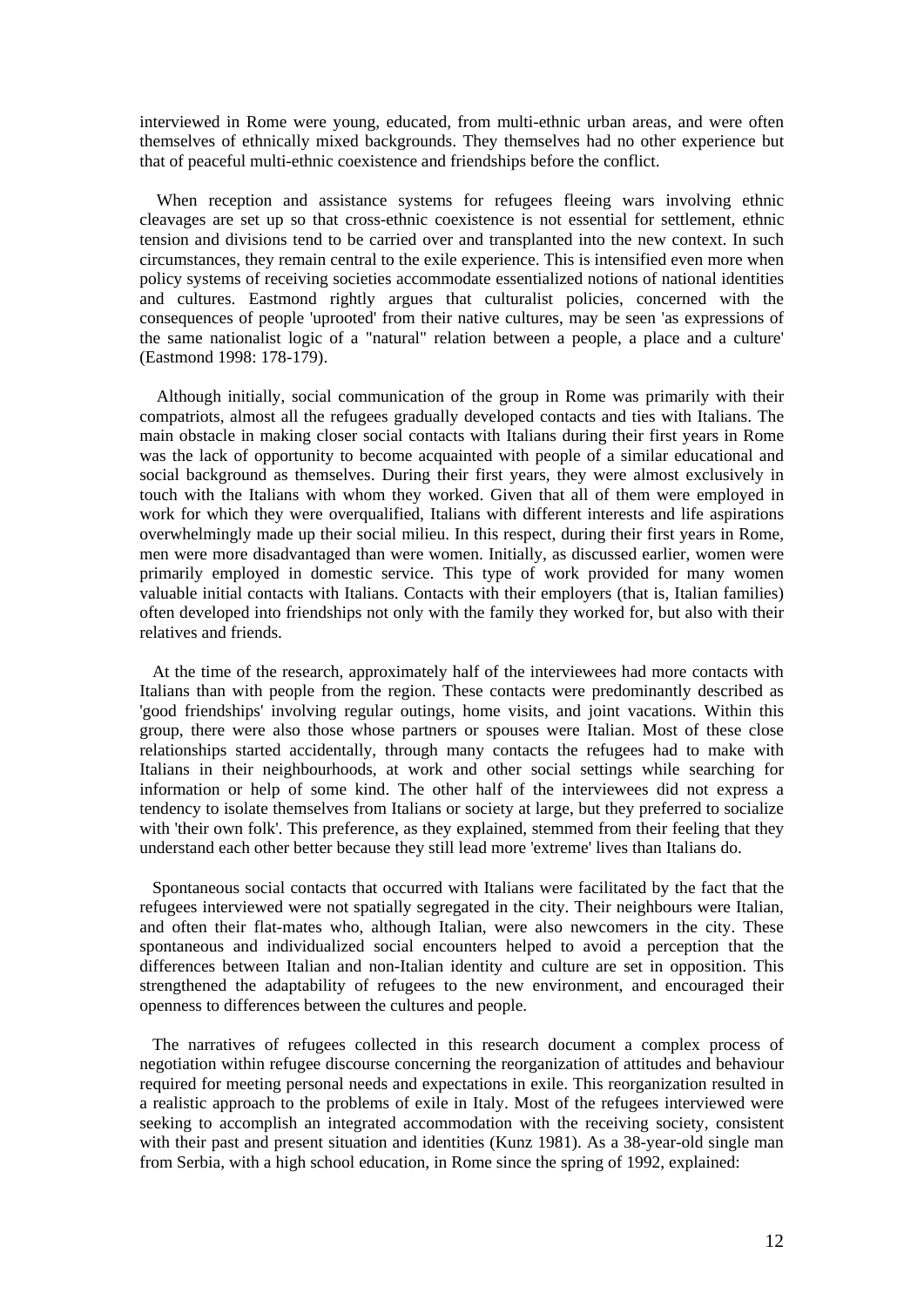The only way to become integrated somewhere is to be in contact with local people. That means stepping out of a kind of 'national scheme'. Limiting yourself to what you see as your own identity prevents you from accepting whatever may be outside it. Some of us, for example, speak perfect Italian, even the Romancio dialect, so there's no way you can recognize them as foreigners, they're very well adapted. However, there's still a difference, which isn't bad at all. From what I've seen it's not a disadvantage and I'd like to keep that distinctive quality.

This man's approach to integration, like most of the other refugees in this study, did not entail a desire to reshape his identity in order to make it more congruent with Italian attitudes, and social and cultural customs. Rather, a clear desire to retain a notion of difference was central to the process of negotiation of identity. This, however, did not imply a need for 'entrenching a symbolic boundary'(Bauböck 1996) between the collectives.

 This is not to argue that the refugees were not critical of Italian society and way of life. However, their criticism was constructive in the sense that the majority of the refugees were pragmatic and realistic in the way they negotiated their dissatisfaction with certain characteristics of the society that the majority perceived as their new 'home'. The following words of a 25-year-old single man from Bosnia, in Italy since 1993, illustrate the approach to Italy and Italians that was shared by most of the refugees:

> There is no point in complaining about Italy and Italians, because this is their country. There's 57 million of them here. There's room, of course, for constructive criticism but things aren't that bad at all. They aren't 100 per cent bad. You feel like a foreigner as much as you wish to feel as a foreigner. I socialize with Italians and I make an effort to understand their mentality. The more nations and cultures you get to know, the richer you are. Besides, many Italians managed to learn something from us, too.

Spontaneous and individualized encounters with Italians and between cultures were primarily seen as a way of learning about the receiving society. Moreover, the spontaneity of these encounters was important for refugees' perception that the process of learning, shifting and shaping attitudes is mutual, and it affects both the newcomers and Italians.

 The scope and quality of social contacts made with the established community contributed to a subjective feeling of refugees that the wider society is not an alien, closed community, and beyond reach. This subjective feeling played a positive role in assessing their individual situation in exile, and tended to compensate for their dissatisfaction with the quality of their participation in the labour market as well as their objectively undervalued social role. Montgomery's research of components of refugee adaptation shows that how refugees feel about their experiences is as important as 'objective' indicators of adaptation, such as employment, income or language efficiency (Montgomery 1996).

 The research also suggests that the process of reconstruction of lives of individual refugees was facilitated by informal social interactions with Italians. Social communication outside the group of compatriots fosters outward thinking and helps to overcome some problems associated with the past. As a 47-year-old married man from Bosnia, with two children, in Italy since 1992, explained:

> I'd thought that socializing with our people [refugees from former Yugoslavia] and talking about our problems and politics would only give me a headache. It's better to be with Italians, especially if they're such wonderful people as the ones we know [he and his family].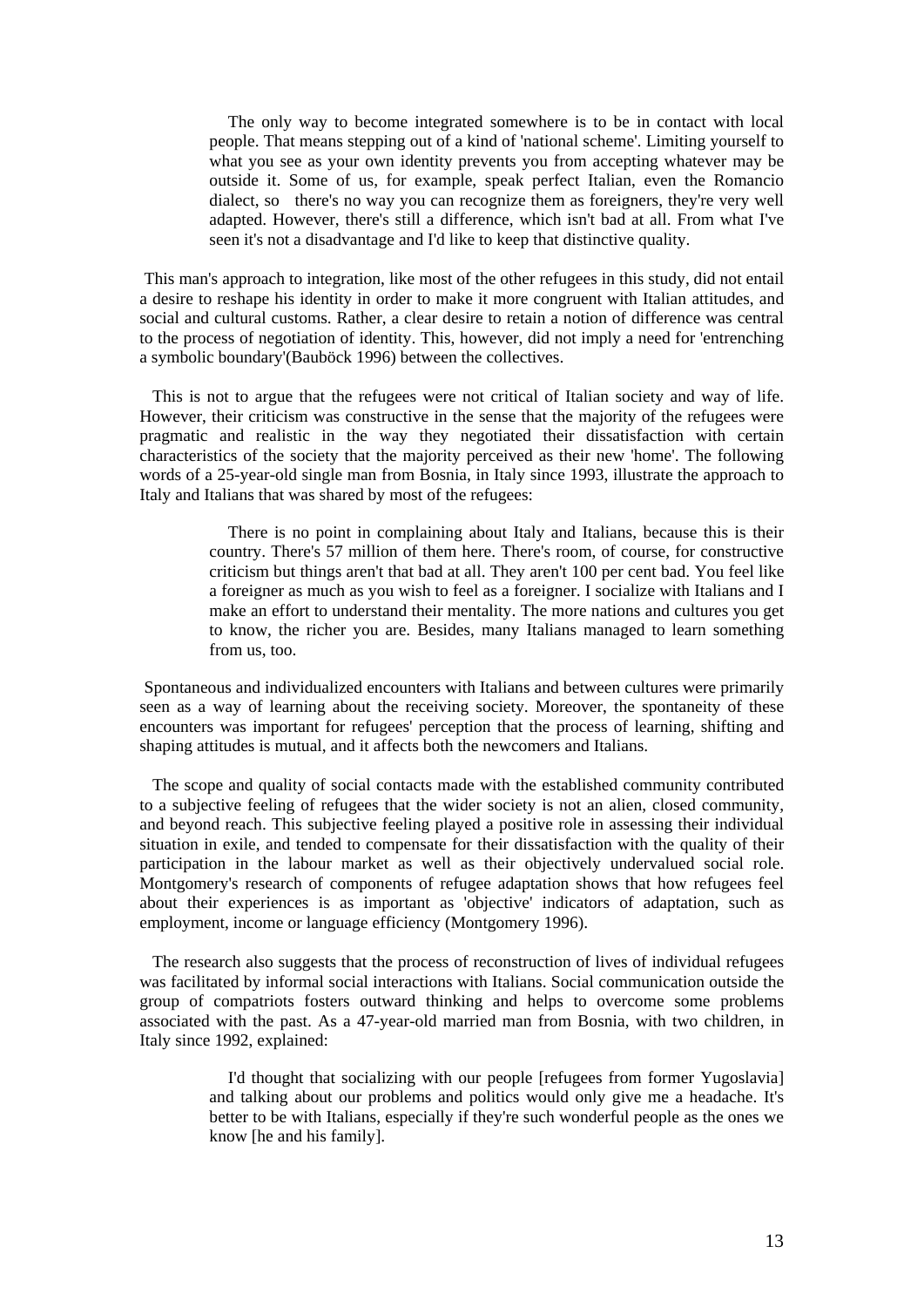For refugees who flee internal conflicts and wars involving ethnic cleavages, social interaction outside the group of their compatriots is often the preferred way of informal communication, because it helps overcome the problems concerning ethnic division and associated nationalist politics. A 33-year-old single man from Bosnia in Rome since 1992, gave the following account:

> I fled Bosnia partly because of the bombs, which I got to experience a great deal, partly for fear of being conscripted, and mostly because of the collective madness which left no room for dialogue. Among the people who went abroad, some did believe in some kind of 'absolute truth' about the conflict. That bothered me. At the beginning [of his exile in Rome] contacts with refugees from ex-Yugoslavia meant a lot to me, because I needed to share information and my experiences with our people. As time went by, however, I'd reduce these contacts to a small circle of our people with whom I remained friends to this day. Otherwise, I socialize with Italians, I feel much better among them.

 For the refugees in this study, the subjective feelings about their situation were importantly grounded in their experiences of Italian culture. This experience indicates the perception of compatibility of cultures or lack of a profound cultural distance between the sending and the receiving societies. Although before becoming refugees the vast majority had never set foot in Rome, they all mentioned their positive attitude towards the 'Italian life-style' and Italy. As a Mediterranean country, it was perceived as similar to their countries of origin. A 42-year-old single man from Bosnia, in Rome since 1992, gave the following account of these similarities:

> We were born on the Mediterranean. We're used to eating a fig here and there, to cheat someone a little here and there, and then to be kind and helpful to total strangers-that's the Mediterranean atmosphere. This is a Mediterranean country too, thus very close to us [people from former Yugoslavia]. If I went somewhere north [Northern Europe] where you have cloudy skies for months, where there's no sun, even with all the good things you get there, I don't think it's all there is to being happy.

Most of the people interviewed came to Italy because that was the only country they could reach. It was nearby and Italy was one of the last EU states to introduce a visa regime for nationals from the post-Yugoslav states. Nonetheless, this research indicates that the perception of the compatibility of cultures was also one of the factors which played a role in their decisions to flee to Italy. Although cultural differences exist, ranging from profound language differences, to religion in cases of refugees from non-Catholic religious backgrounds, and political system, aspects such as interpersonal communication, some values and traditions, were found to be familiar if not identical. This perceived compatibility also proved one of the reasons for remaining in the country regardless of the hardships they had to confront.

 Additionally, and very importantly, the lack of experiences of racism and xenophobia at the level of informal social contacts facilitated the establishment of a satisfactory social interaction outside their ethnic groups and their general satisfaction with their situation in Italy. The following account of a 50-year-old married woman from Croatia, with a child, in Rome since 1994, explains the distinction made by all the refugees I interviewed:

> As for the general atmosphere [towards foreigners in Italy] I've felt good and safe. Most people are nice to me. Of course, there are some sporadic cases like in any other country. They're [Italians] very nice people, charming, good and sentimental. Foreigners here are an issue that politicians keep up their sleeve when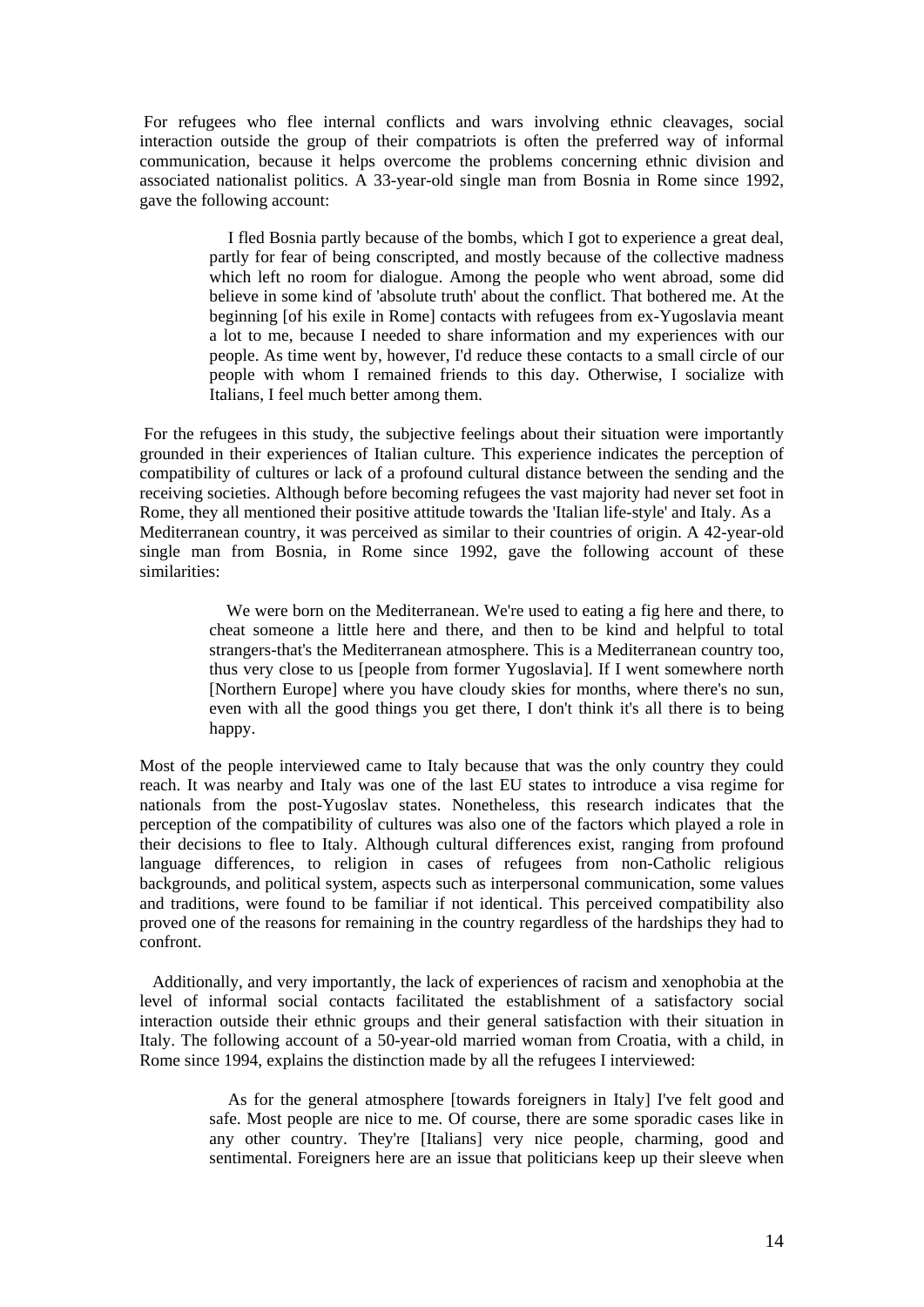they need someone to blame for the high unemployment rate. That way you stir up public attention and move it from the real problem.

The experiences of the refugees in this research demonstrate how day-to-day social interaction with the established community and the relating feeling of social inclusion may counterbalance the experience of exclusion at the level of state institutions and the wider public.

 This research demonstrates the centrality of the refugees' need to become part of the social fabric of life in the places they settle. This need was usually accompanied by their conscious effort to establish closer ties with Italians in their neighbourhoods, at work, and other social settings. The perceived openness of the established community towards the refugees I interviewed facilitated the scope and quality of their social interaction with Italians. A similar perception was absent, however, when the formal institutional system and wider public were concerned, as was the willingness of refugees to participate in formal institutional structures of Italian society. These issues are discussed in the following section.

#### Attitudes towards State Institutions and Citizenship

Citizenship is arguably the ultimate goal and 'measurement' of full integration in the receiving society. It is also one of its most important determinants, as it represents the willingness of a society to absorb newcomers (Weiner 1996). Citizenship is an indicator of the formal membership in the receiving society, as it dejure guarantees enjoyment of a set of civil, political, economic, social and cultural rights.

 Integration is a process that implies a long and unspecified period during which individuals and groups interact and change. Often, the process can take as long as a lifetime. This research reveals that while, at the integration stage examined, citizenship is the desired legal status, the refugee notions of integration and active participation are often not associated with the need for full political participation. Rather, citizenship was understood among the studied group as a purely practical matter that will allow them to 'travel freely' and to feel 'accepted by a state'. The latter reflects the situation concerning their still temporary status in Italy as well as an increase in racism and xenophobia in the country, rather than an articulated need to gain more civil, social and political rights. As a 25-year-old man from Bosnia explained it: 'To what state I belong now [after becoming a refugee] is a purely practical matter. I don't feel that I belong to any state but I have to have someone's passport.' It can be argued, that for many refugees fleeing wars involving the break-up of their country of origin, citizenship primarily means regaining the sense of security and freedom of movement they lost. Therefore, during a prolonged period of exile, up to eight years for the refugees in this research, the question of citizenship is seen as a purely practical or security matter but not as a matter of belonging to a state. Equally, the need and willingness to become part of the community and social fabric of life is not always associated with the need to participate in the political sphere, even at advanced stages of the integration process.

 The unwillingness of refugees in this study to participate in the political realm can be explained by two interrelated factors. First, the refugees in this research overwhelmingly belong to the generation of people brought up in an undemocratic political system, which created among the younger generation a perception of politics and political activism as a 'dirty business'. A 31-year-old man from Bosnia illustrates this attitude:

> I was never interested in politics, like very many people of my generation back home, because I thought that no politician there ever deserved my vote. I've kept that opinion regarding the political situation in Italy as well, because there's no such thing as an honest politician.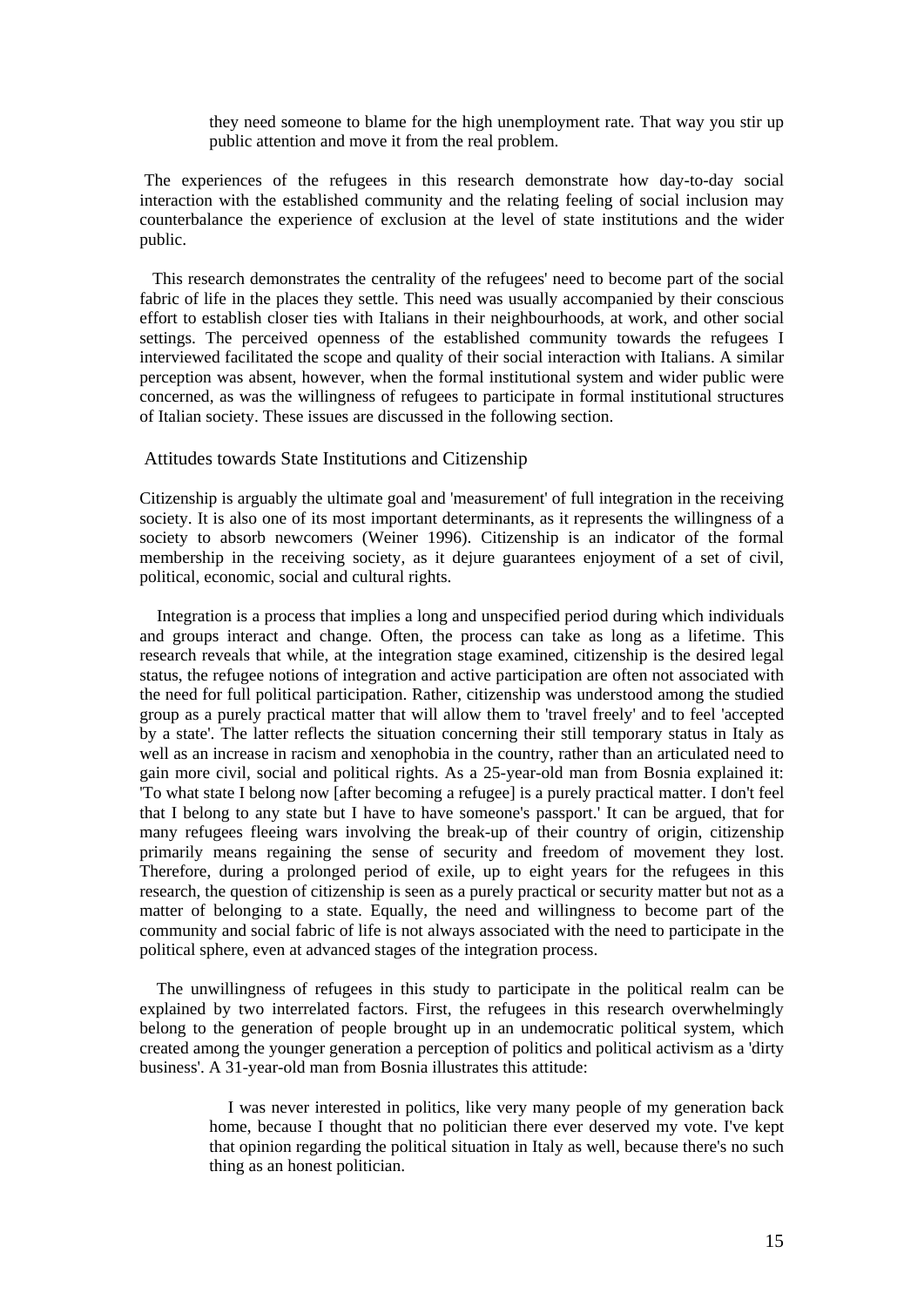Second, their experience with the first multi-party political elections in Yugoslavia when nationalistic parties came into power was deeply disappointing. The words of a 50-year-old woman from Croatia echo the voices of most of the interviewees:

 The curiosity about what's going on here in politics is normal. I follow politics because I live here, it is of interest to me. I'm not indifferent about who the prime minister is, which party is in power-on the contrary. I look and read critically, because I live here. Nonetheless, I have no interest in taking part in that 'game', not after what had happened in our country.

Hence, the experience of the first multi-party elections, consequent war, bloodshed and dismemberment of the county left them convinced that politics is a 'dirty business' in both one-party and multi-party political systems.

 The mechanisms of exclusion and inclusion in the receiving society operate at two levels: at the level of day-to-day social interaction with members of the established community, and at the level of state institutions and the wider public. Experience within the two contexts influences the ways in which boundaries between us-the refugees, and them-the established community, are constructed and within which the notions of belonging are created. This experience affects the process of negotiation of individuals' commitment to the receiving society and the perceived meaning of citizenship and questions of belonging. For the studied group, the experience of exclusion at the level of state institutions was often compounded by the experience of exclusion associated with break-up of the country of origin. This situation tended to create circumstances in which notions of belonging were most accurately conceptualized in transnational terms, as well as in relation to locality (Rome, for example), rather than in terms of belonging to a nation-state.

#### Concluding Remarks

The analysis of the experiences of the refugees in this study documents the case of integration in which the refugees, for the most part, have not encountered any kind of reception system. Furthermore, given that the admission procedure was not lengthy, it did not create any excessive pressure on refugees by prolonged uncertainty about their right to stay and work or study in Italy. The character of the policy context in Italy caused significant hardship during the first phase of their settlement and has resulted in dissatisfaction with the quality of their functional integration via the labour market and education.

 The absence of any organized assistance programme prompted the refugees to rely on their personal capabilities and to engage actively in reconstructing their lives. In so doing, they found material and emotional support among their compatriots, also refugees in Rome, and often among Italians with whom they gradually established closer social ties. The latter social contacts not only played an important role in fulfilling their immediate and pressing needs, but were also a crucial form of encounter between their native culture(s) and that of the receiving society. Given that these encounters were spontaneous and personalized, those involved in such social interaction were usually perceived as individuals, rather than representatives of a culture or society, perceptions of which are often based on stereotyped and biased images. This has contributed to a two-way type of social interaction in which the parties involved listen to each other and (re)act to behaviour, needs, and expectations of those involved in the communication. These factors have contributed to strengthening the adaptability of refugees as well as to their appreciation of the new social environment.

The analysis of the experiences of exile documented in this article has to be taken with caution, because of the many limitations of the research. The analysis in this article was based on the experiences of a relatively homogeneous group of refugees. They represent a relatively young, educated and urban population that fled to Italy spontaneously. Spontaneous flight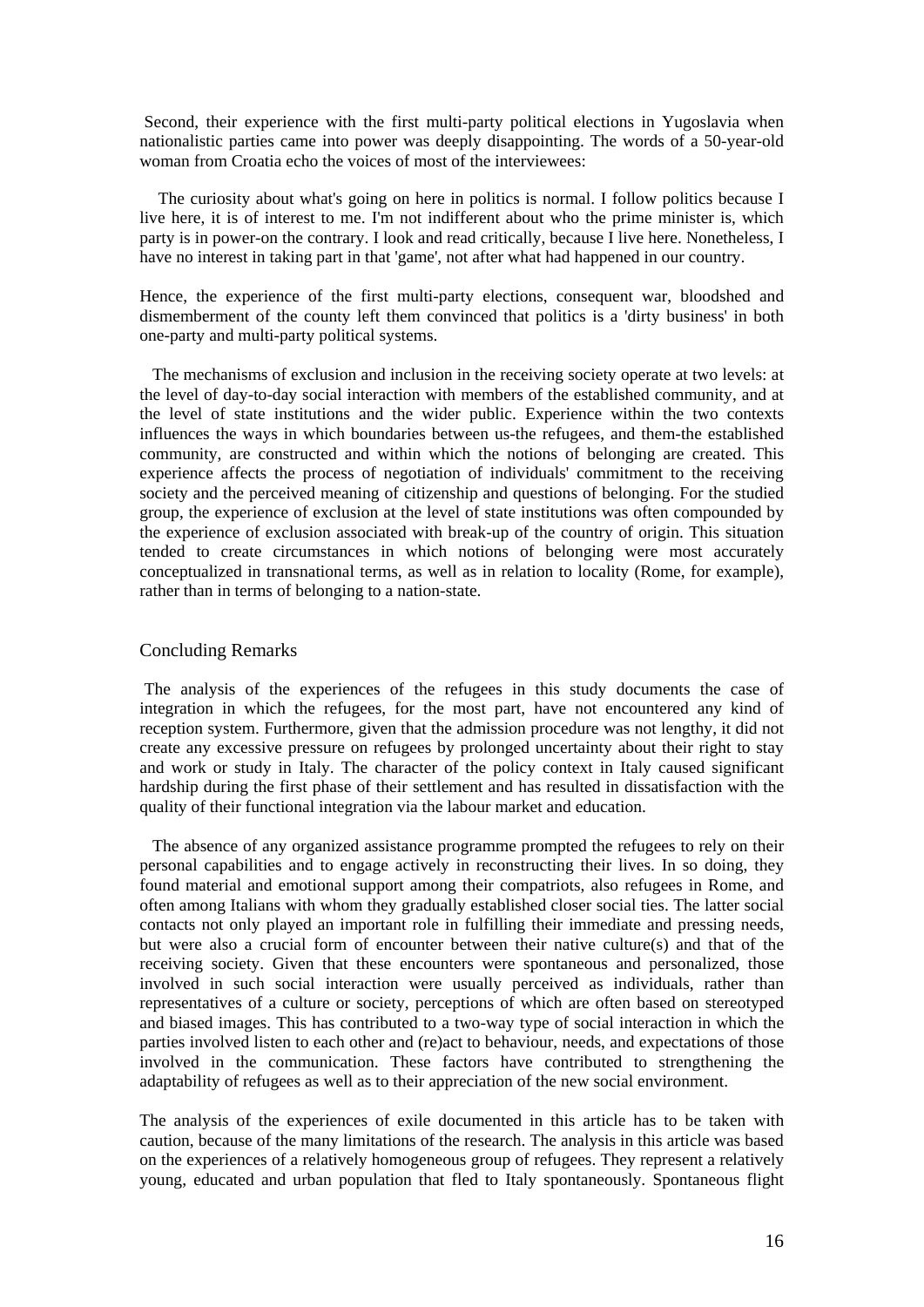already implies a considerable level of agency and resources, ranging from material to social, in terms of skills and networks. All these factors make this refugee population considerably resourceful and, therefore, more prone to develop successful survival strategies with practically no assistance. With all these limitations in mind, it can be argued that the experience of the refugees in this research can be characterized as an active reconstruction of life in which informal social interaction with the established community played an important role.

 The establishment of closer social ties with Italians was facilitated by two intervening factors. First, the lack of professional aid workers, who usually also act as mediators between the refugees and the receiving society and often create dependency, spared this refugee population from non-participatory attitudes. The absence of any organized mediation resulted in social action on the part of the refugees, who became actively involved in networking outside their group boundaries and in seeking out support in fulfilling their immediate needs. The lack of spatial segregation in the city facilitated this process. Second, the perceived compatibility between the native culture(s) and that of the receiving society was important in establishing contacts with Italians. This aspect of the new social environment influenced the openness of refugees towards Italians, although it was not necessarily always sufficient for their mutual understanding and establishment of closer social ties.

 The analysis in this article revealed that disadvantages involved in the lack of an organized programme of assistance for the refugees in Rome, although profound, also entailed potential advantages because it permitted and enhanced personal agency in reconstructing their lives. The absence of reception and integration programmes meant that the refugees did not have to confront the structural limitations inherent in the encounters between the helpers and recipients, based upon unequal power and authority. The discussion also indicated that personal satisfaction and assessment of integration success goes beyond simple, measurable, indicators, such as individual occupational mobility, and includes indicators such as quality and strength of social links with the established community. Further, the analysis revealed that how refugees define 'membership' in community and receiving society is not necessarily associated with their willingness to participate actively in the political realm of the receiving society.

 This analysis is by no means an apologia for the absence of assistance programmes and an integration strategy. Rather, it is a call to critically examine the character and consequences of the prevailing legal, institutional and other structural means which currently facilitate these processes in many EU countries. This could help articulate innovative and flexible ways of assisting different groups of refugees without undermining their personal coping strategies. As the study reveals, human agency in the process of structuring and re-structuring social relations in exile is central to the refugee notion of a successful reconstruction of life. Moreover, social interaction with the established community is an important goal of integration and plays an important role in how refugees assess their situation in exile. Policies pertaining to refugee integration, therefore, should acknowledge the importance of refugee agency by allowing for flexibility and diversity of needs of different groups of refugees.

 1. This article is based upon some findings of my research entitled 'Dilemmas of Integration: Two policy contexts and refugee strategies for integration', carried out at the Refugee Studies Centre, University of Oxford, between 1999 and 2001. The research was funded by the Lisa Gilad Initiative, the European Commission through the European Council for Refugees and Exiles, as well as the British Council, the Hayter Travel Fund, and the Oppenheimer Fund. The Lisa Gilad Initiative is a charitable trust, set up in 1998, to commemorate the life and work of the late Lisa Gilad, an anthropologist and a founding member of the Canadian Immigration and Refugee Board.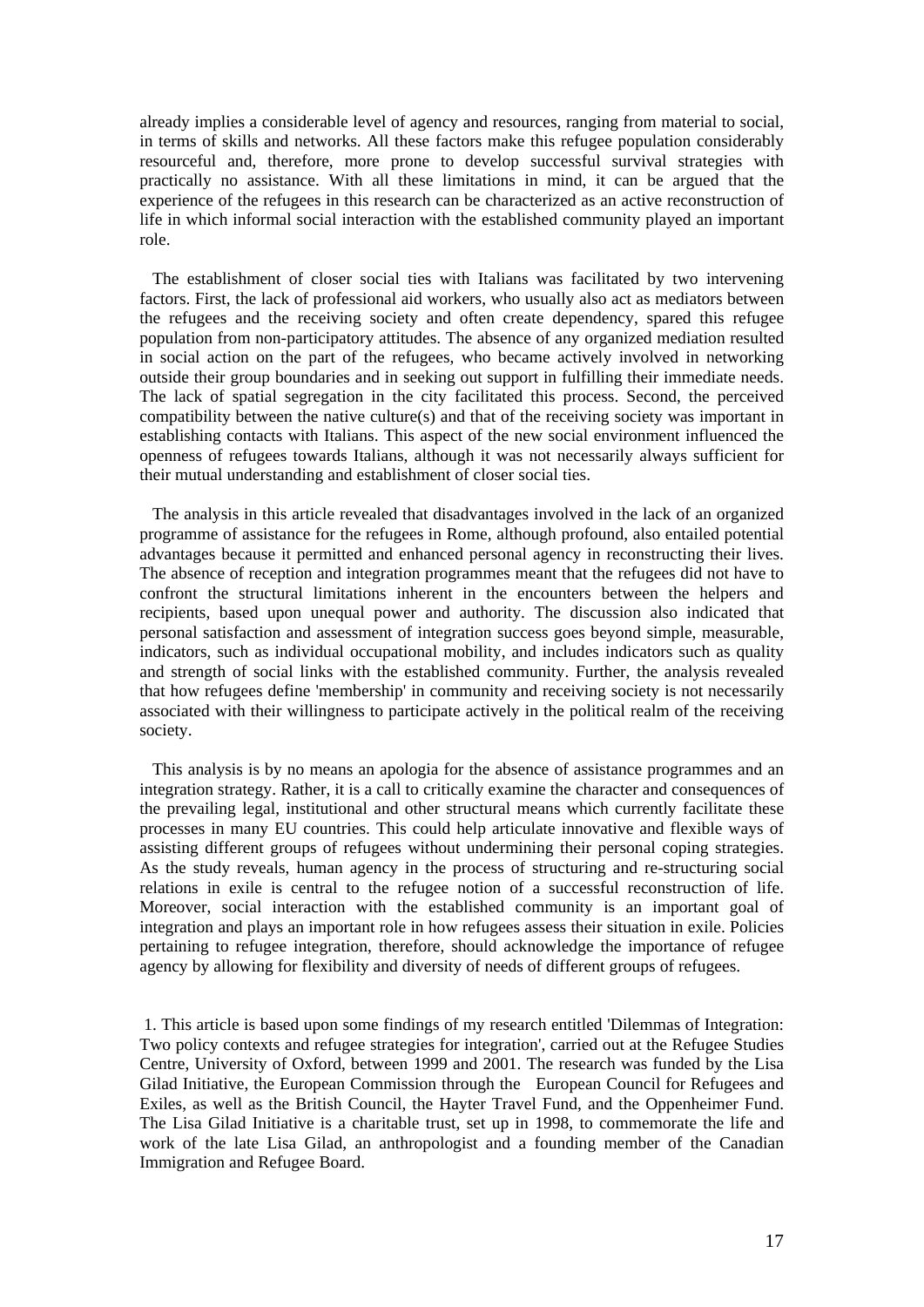2. Information obtained from a UNHCR representative during an exploratory visit to Rome in November 1999.

 3. Data provided by the Ministry of the Interior during an exploratory research visit to Rome in September 1999.

 4. Information and data obtained from the NGO representatives during an exploratory research visit to Rome in September 1999.

BAUBöCK, R. (1996) 'Introduction', in Baubock, R., Heller, H. and Zolberg, A. R. (eds.) The Challenge of Diversity: Integration and Pluralism in Societies of Immigration. Aldershot, Brookfield USA, Hong Kong, Singapore, Sydney: Avebury.

 CASTLES, S., KORAC, M., VASTA, E. and VERTOVEC, S. (2003) Integration: Mapping the Field. Home Office Online Report (http:l/www.homeoffice.gov.uklrdslpdfs2/rdsolr2803.doc).

 COHEN, I. J. (1989) Structuration Theory: Anthony Giddens and the Constitution of Social Life, London: Macmillan.

 EASTMOND, M. (1998) 'Bosnian Muslim Refugees in Sweden', Journal of Refugee Studies 11(2):161-181.

GIDDENS, A. (1984) The Constitution of Society, Cambridge: Polity Press.

GURAK, D. T. and CACES, F. (1992) 'Migration Networks and the Shaping of Migration Systems', in Kritz, M., Lim, L. and Zlotnik, H. (eds.) International Migration Systems: A Global Approach, New York: Oxford University Press.

 JOLY, D. (1996) Between Exile and Ethnicity. Centre for Research in Ethnic Relations, University of Warwick, Coventry.

 KNUDSEN, J. C. (1991) 'Therapeutic Strategies and Strategies for Refugee Coping', Journal of Refugee Studies 4(1): 21 -38.

 KUHLMAN, T. (1991) 'The Economic Integration of Refugees in Developing Countries: A Research Model', Journal of Refugee Studies 4(1): 1-20.

 KUNZ, E. F. (1981) 'Exile and Resettlement: Refugee Theory', International Migration Review 15(1): 42-51.

 LOSI, N. (1994) Future Plans of Displaced former- Yugoslavs Hosted in Reception Centres in Italy. Rome, Geneva: International Organization for Migration.

 MARX, E. (1990) 'The Social World of Refugees: A Conceptual Framework'. Journal of Refugee Studies 3(3): 189-203.

MILES, R. (1993) Racism after 'Race Relations'. London/New York: Routledge.

MONTGOMERY, R. (1996) 'Components of Refugee Adaptation', International Migration Review 30(3): 679-702.

VALTONEN, K. (1998) 'Resettlement of Middle Eastern Refugees in Finland: The Elusiveness of Integration', Journal of Refugee Studies 11(1): 38-60.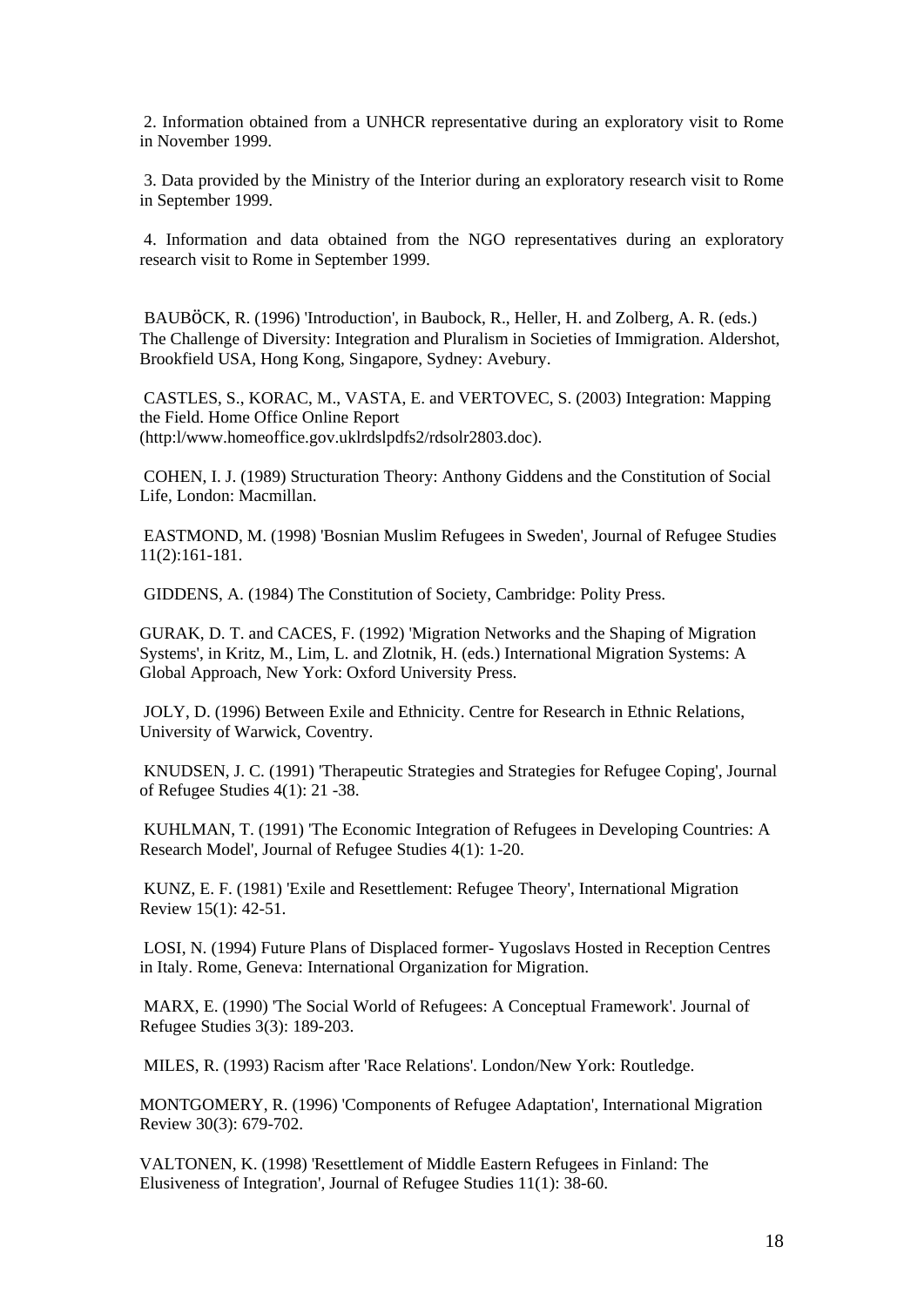WEINER, M. (1996) 'Determinants of Immigrant Integration: An International Comparative Analysis', in Carmon, N. (ed.) Immigration and Integration in Post-Industrial Societies: Theoretical Analysis and Policy-Related Research. London: Macmillan.

 ZETTER, R. (1991) 'Labelling Refugees: Forming and Transforming a Bureaucratic Identity', Journal of Refugee Studies 4(1): 39-62.

### Appendix

# *Table 1*

| Social Characteristics and Legal Status of the Interviewees |                |          |  |
|-------------------------------------------------------------|----------------|----------|--|
| Characteristics                                             | $N=40$         | $\%$     |  |
| Age                                                         |                |          |  |
| 20 to 30                                                    | 15             | 37.5     |  |
| 31 to 40                                                    | 17             | 42.5     |  |
| 41 to 50                                                    | $\overline{7}$ | 17.5     |  |
| over 50                                                     | 1              | 2.5      |  |
| Total                                                       | 40             | 100      |  |
| Gender                                                      |                |          |  |
| Female                                                      | 21             | 52.5     |  |
| Male                                                        | 19             | 47.5     |  |
| Total                                                       | 40             | 100      |  |
| Marital status                                              |                |          |  |
| Single                                                      | 19             | 47.5     |  |
| Married                                                     | 10             | 25.0     |  |
| To Italians                                                 | $\overline{4}$ |          |  |
| To their compatriots                                        | 6              |          |  |
| Common Law relationship                                     | 10             | 25.0     |  |
| <b>With Italians</b>                                        | $\overline{2}$ |          |  |
| With their compatriots                                      | 8              |          |  |
| <b>Divorced</b>                                             | 1              | 2.5      |  |
| <b>From Italians</b>                                        | $\overline{0}$ |          |  |
| From their compatriots                                      | 1              |          |  |
| Total                                                       | 40             | 100      |  |
| Parental status                                             |                |          |  |
| Single with children                                        | 0              |          |  |
| Married with children                                       | 6              |          |  |
| Common law relationships with children                      | $\overline{0}$ |          |  |
| Divorced with children                                      |                | 1        |  |
| Total with children                                         | $\overline{7}$ | 17.5     |  |
| Characteristics                                             | $N=40$         | $\%$     |  |
| Educational level acquired in home country                  |                |          |  |
| Elementary level only                                       | $\overline{0}$ | $\Omega$ |  |
| High or Secondary level                                     | $\overline{7}$ | 17.5     |  |
| University degree                                           | 16             | 40.0     |  |
| Interrupted by war                                          | 17             | 42.5     |  |
| Education continued or vocational training taken            | 13             |          |  |
| Did not continue                                            | $\overline{4}$ |          |  |
| Total                                                       | 40             | 100      |  |
|                                                             |                |          |  |